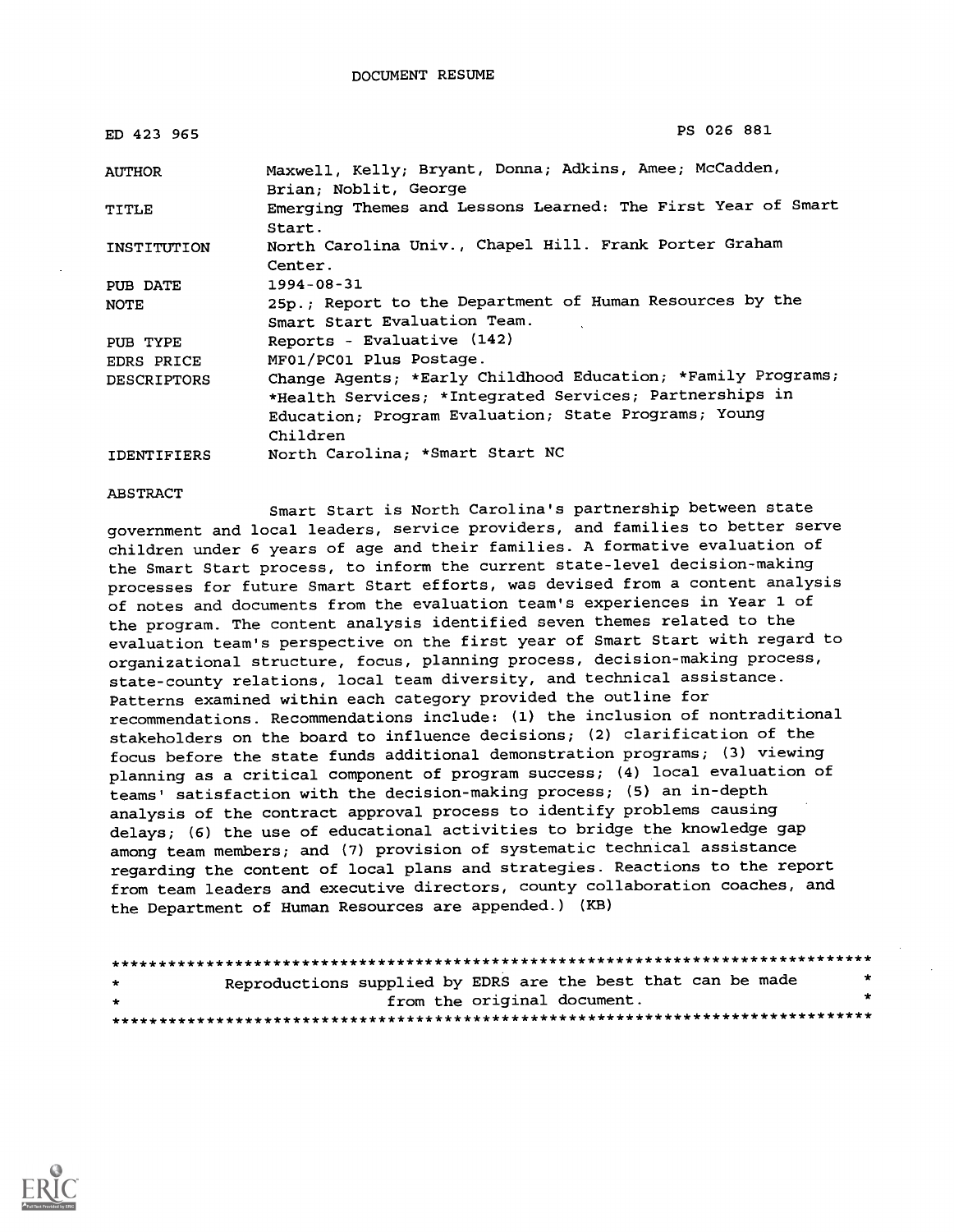

PS

# EMERGING THEMES AND LESSONS LEAMED: THE FIRST YEAR OF SMART START

Report to the Department of Human Resources

by the Smart Start Evaluation Team Distributed: May 24, 1994

Revised: August 31, 1994

Ĵ.

ED 423 965

This report was written by Kelly Maxwell, Donna Bryant, Amee Adkins, Brian McCadden, and George Noblit, although it is based on observations and input from all evaluation team members over the course of our first months working with counties. A list of evaluation team members is attached.

PERMISSION TO REPRODUCE AND DISSEMINATE THIS MATERIAL HAS BEEN GRANTED BY

 $\mu$  $rac{4}{2}$ 

TO THE EDUCATIONAL RESOURCES INFORMATION CENTER (ERIC)

2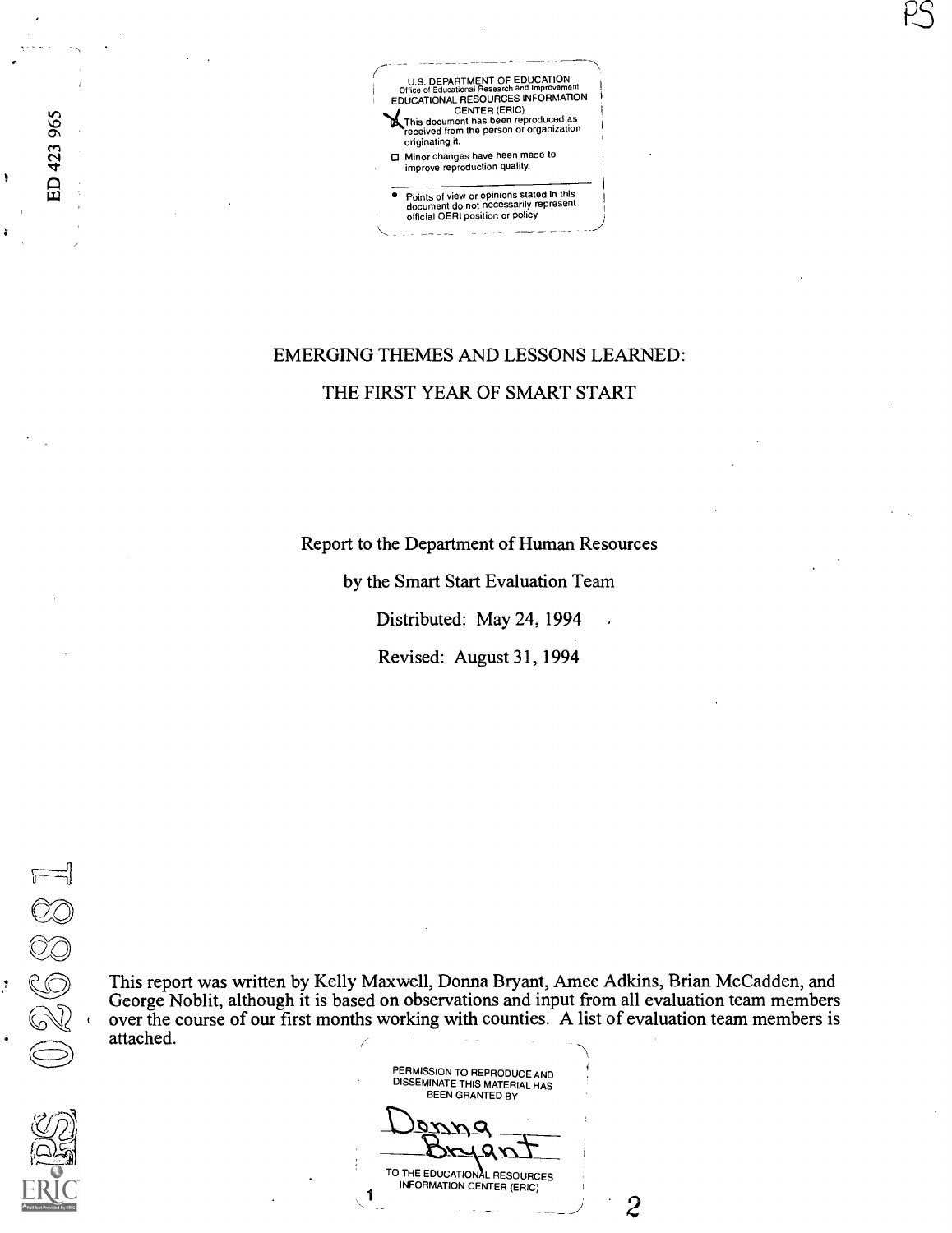### SMART START EVALUATION TEAM

Frank Porter Graham Child Development Center Don Bailey, Ph.D. Donna Bryant, Ph.D. Peg Burchinal, Ph.D. Virginia Buysse, Ph.D. Kelly Maxwell, Ph.D. Laura Nabors, Ph.D. (post-doctoral fellow) Ellen Peisner-Feinberg, Ph.D.

Maternal and Child Health Department of the School of Public Health Kristen Catheral (graduate student) Theresa Flynn (graduate student) Jonathan Kotch, M.D. Joseph Telfair, DrPH, MSW-MPH

Human Services Research & Design Laboratory of the School of Social Work Jo Jones, Ph.D. Peter Neenan, Ph.D. Dennis Orthner, Ph.D.

> School of Education Amee Adkins (graduate student) Brian McCadden (graduate student) George Noblit, Ph.D.

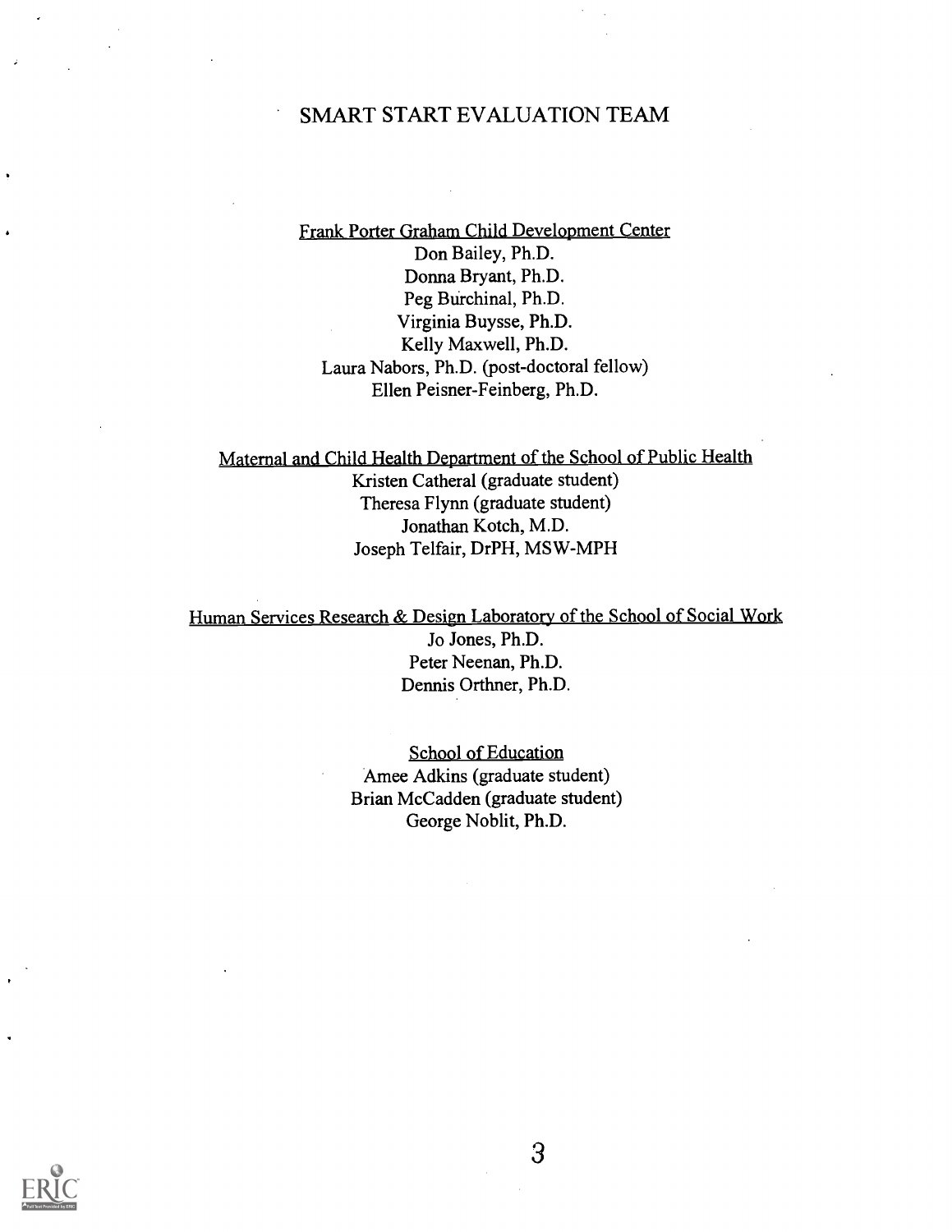## EMERGING THEMES AND LESSONS LEARNED: THE FIRST YEAR OF SMART START

In the eight months since the announcement of the 12 programs (representing 18 counties plus the Qualla Boundary Cherokee Indian Reservation) selected to begin implementing Smart Start, leaders in these demonstration counties have studied and discussed their local needs and resources, planned strategies to improve the lives of young children, aged birth through 5, and their families, and have begun program implementation. The process has been time-consuming and labor-intensive, both for local and state Smart Start participants. With the end of this first phase of Smart Start and the possibility of more counties receiving Smart Start funds; it is timely to consider some of the issues that emerged and lessons learned during the first demonstration year.

The original Smart Start legislation calls for both summative and formative evaluations of Smart Start. The Smart Start evaluation team has spent the past eight months obtaining information and formulating ideas for both types of evaluation. For the summative evaluation regarding the outcomes of Smart Start, the evaluation team has been designing an evaluation plan that will appropriately address the various county initiatives. The evaluation plan will be submitted in a separate report to the State. The purpose of this report is to provide a formative evaluation of the Smart Start process that can inform the current state-level decision-making processes for future Smart Start efforts.

The conclusions in this report are based on the Smart Start evaluation team members' thoughts and experiences regarding the first year's process, as each of us has worked with an individual county. Information for this report was based primarily on notes from our interactions with local Smart Start teams. Members of the evaluation team had regular contact with local Smart Start team members through phone conversations, site visits, and statewide county collaboration meetings. Information for this report was also obtained from notes of the DHR core team meetings we attended and from documents created by local teams (e.g., original



2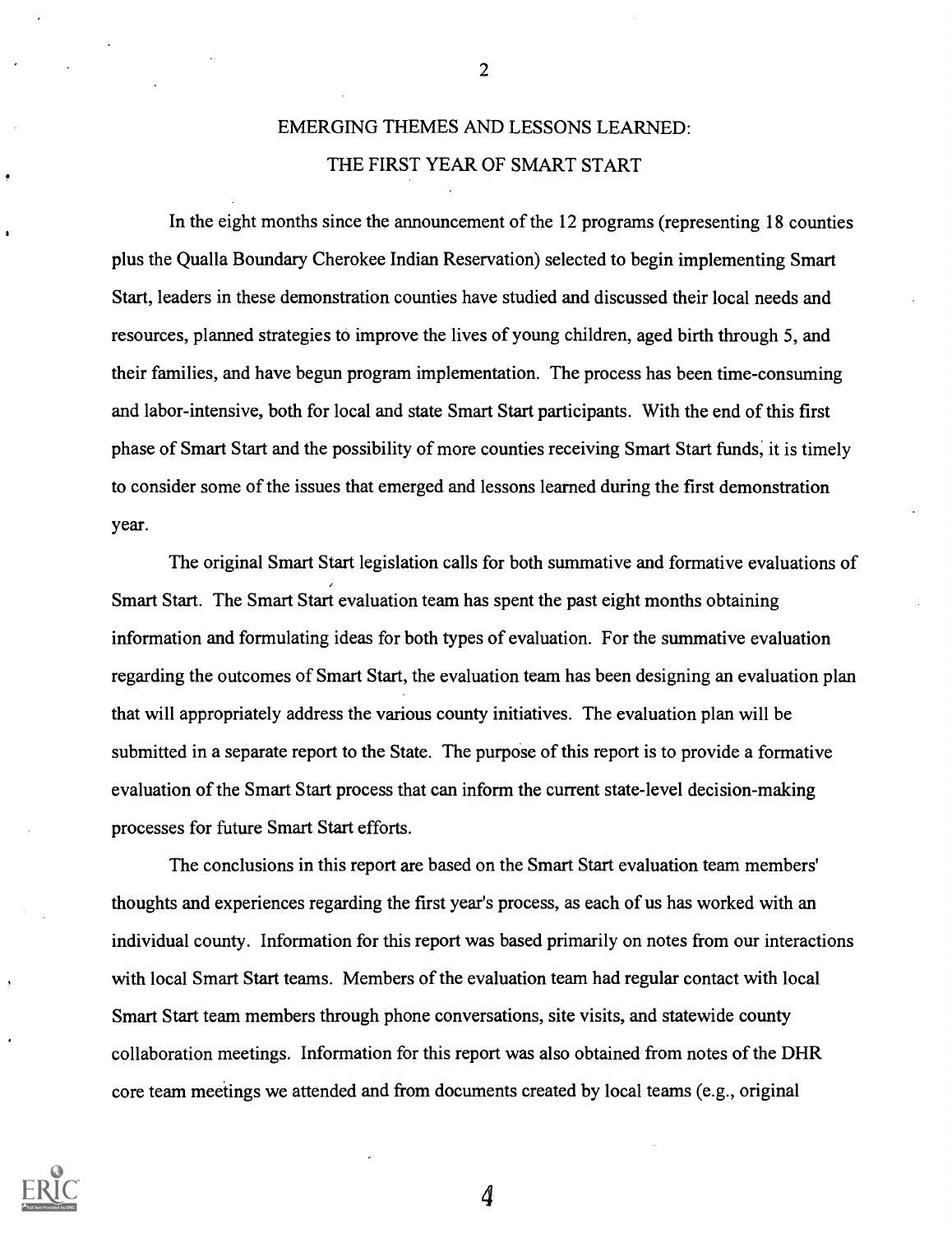application proposals, short- and long-term plans, articles of incorporation, needs and resources assessment summaries). To prepare this report, three team members reviewed all notes and coded statements into various categories. From this analysis, the major categories became the 7 emerging themes discussed in this report. An additional level of analysis was conducted to examine patterns within each category. These patterns provided the outline of the discussion and recommendations in this report.

This report represents the evaluation team's perspective of the first year of Smart Start. The perspectives of team leaders, executive directors, and county collaboration coaches was obtained in the form of feedback to this report and has been summarized in the appendix. The themes and lessons learned are organized under the following seven headings: organizational structure, focus, planning process, decision-making process, state-county relations, local team diversity, and technical assistance.

#### Organizational Structure

Counties formed a planning team during the application phase of Smart Start. This planning team is evolving into a local partnership board with 17 of the membership slots required by the State to be employees of specific organizations (e.g., schools, social service agencies) or representatives of specific groups (e.g., parents, child care providers). In the start-up phase between being selected as a Smart Start pilot project and implementing the short term plan, counties differed in their initial organizational structure. Some county Smart Start teams operated independently during the start-up phase and never allied themselves with a particular public or non-profit agency. Other counties temporarily allied themselves with an already existing agency that assumed responsibility for some day-to-day operations, such as secretarial support and office expenses, as the county completed the steps necessary to become an independent non-profit organization. One county formally tied its partnership to an existing nonprofit organization by adapting the board of the existing organization to meet the Smart Start board structure requirements, rather than creating a new non-profit, tax-exempt entity. At least



3

 $5\overline{)}$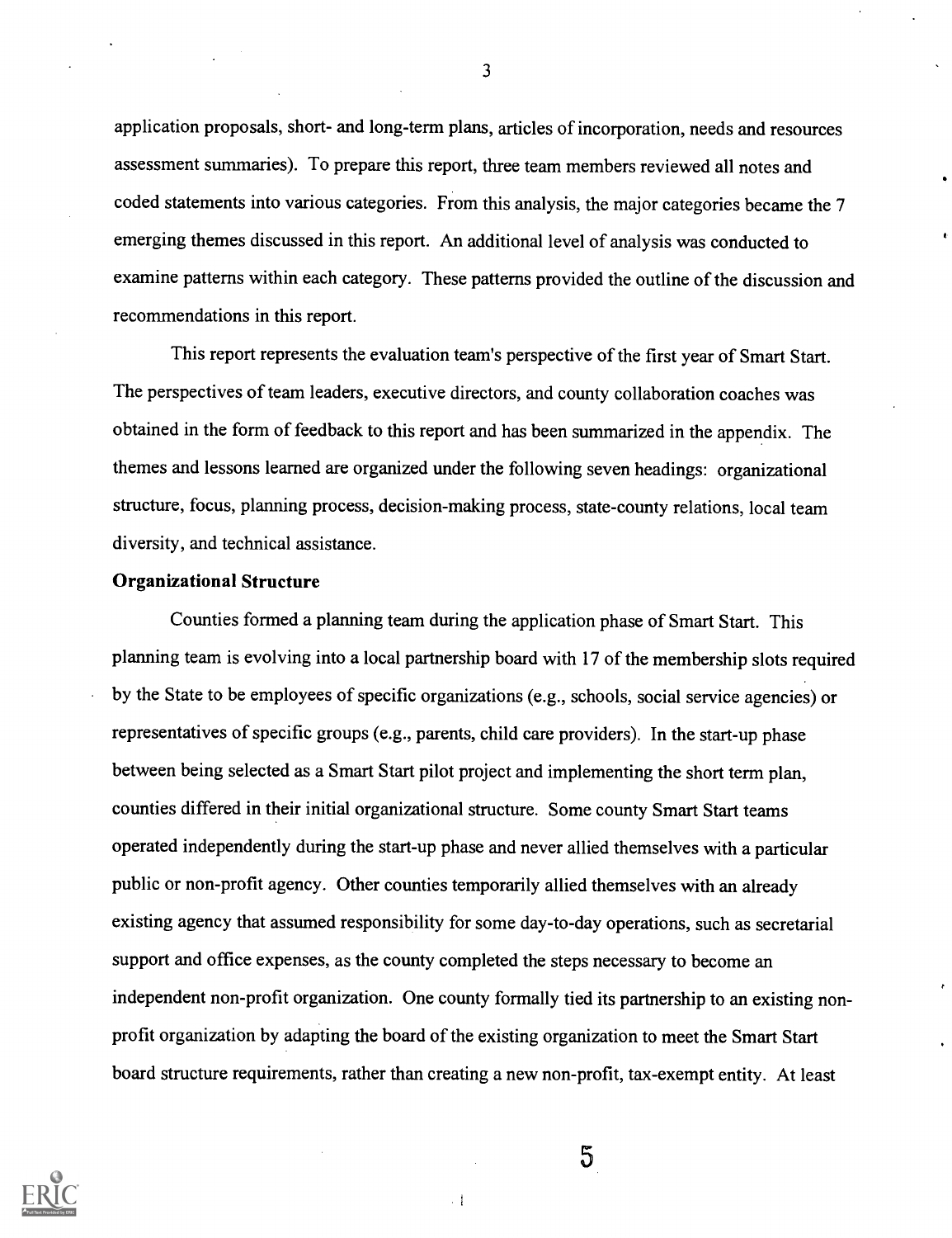one other county considered this option of formally aligning itself with an existing non-profit organization.

Operating with an existing non-profit may provide advantages as enumerated by some advocates of this approach. Space, utilities, and supplies could be shared. The people most interested or qualified to be on the partnership board might already be serving on the existing board. The direction and momentum already established by the existing board could be built upon by the new Smart Start partnership board. However, despite these possible advantages, county Smart Start partnership boards that are tied to another organization may not be as independent as stand-alone partnership boards. Some Smart Start partnership board members may feel compelled to respond to the needs of the other organization as well as to those of young children and families. Conflict of interest issues could also arise if the existing organization is considered for Smart Start funding. This joint board structure could mean that there are more constraints, less flexibility, and less creativity in Smart Start decision-making.

#### Recommendations

- The State should encourage local partnerships to establish independent boards. For counties that are not yet receiving Smart Start funds, independent partnership status should be a requirement in the application process.
- To minimize the potential of making decisions in response to agency pressures, and to maintain the partnerships' focus on young children and their families, nontraditional stakeholders such as parents, direct service providers, and business leaders must be board members who have real power to influence decisions. Increasing the number of board members who are nontraditional stakeholders can be one way of minimizing the agency pressure on decision-making while maintaining the focus on young children and families. Another way of increasing the power of nontraditional stakeholders is to include community-identified leaders from these groups (e.g., parents) on the board. People who are leaders in their community will likely have more power on the board because they represent a defined constituency and may already be familiar with team and leadership roles.



 $\mathbf{o}$ 

4

6

 $\frac{1}{2}$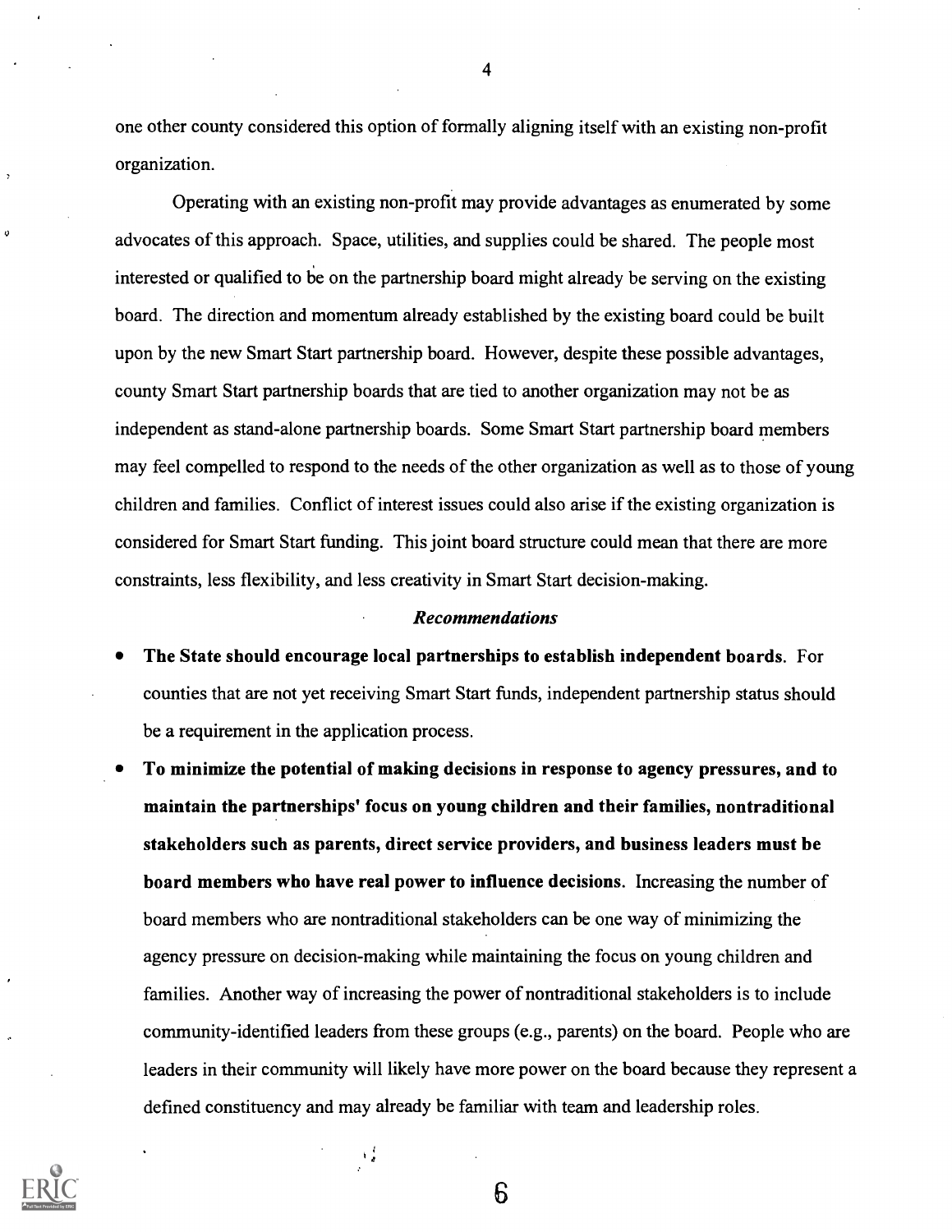#### Focus

Determining the focus (or major foci) of Smart Start has been an evolutionary process. Initially, Smart Start was described very broadly. Gradually, some limits and therefore some focus evolved. For example, some teams needed clarification that children under 5 and their families were the intended recipients, rather than all children.

Aspects of Smart Start are sometimes described as child-focused (i.e., efforts to improve early childhood care and education), family-focused (i.e., efforts to provide family support services through family resource centers), or systems-focused (i.e., efforts to integrate services), as if those are separable foci. Children, families, and systems are each critical components of the Smart Start initiative, yet they are difficult "targets" to address simultaneously. Some local Smart Start teams have appeared to be primarily "child-focused," although they still must deal with family and systems issues. As the team chooses strategies most likely to result in changes in children's lives, their plan might well include programs such as parenting education and transportation system improvements. Are the most effective strategies aimed toward the service delivery system, families, or children themselves? Which strategies will most likely lead to the most improvements in children's lives? Teams have struggled with these issues and decisions.

Struggles at the local level have been exacerbated because similar conversations regarding the goals and focus of Smart Start have occurred simultaneously at the state level. Leadership for Smart Start efforts has come from three sources within DHR--the Secretary's office and the Divisions of Child Development and Family Development. Direction has also come from the Governor's office and the Legislature, first through the enabling legislation as well as through ongoing oversight and interest in Smart Start, as well as from the NC Partnership for Children. With so many different individuals urging and hoping that Smart Start efforts will meet certain needs, it has been difficult for county teams to get a sense of the main direction of Smart Start.

Realizing that Smart Start cannot be all things to all people, the Department eventually delineated (in March, 1994) a set of components that must be a part of each partnership's plan:



5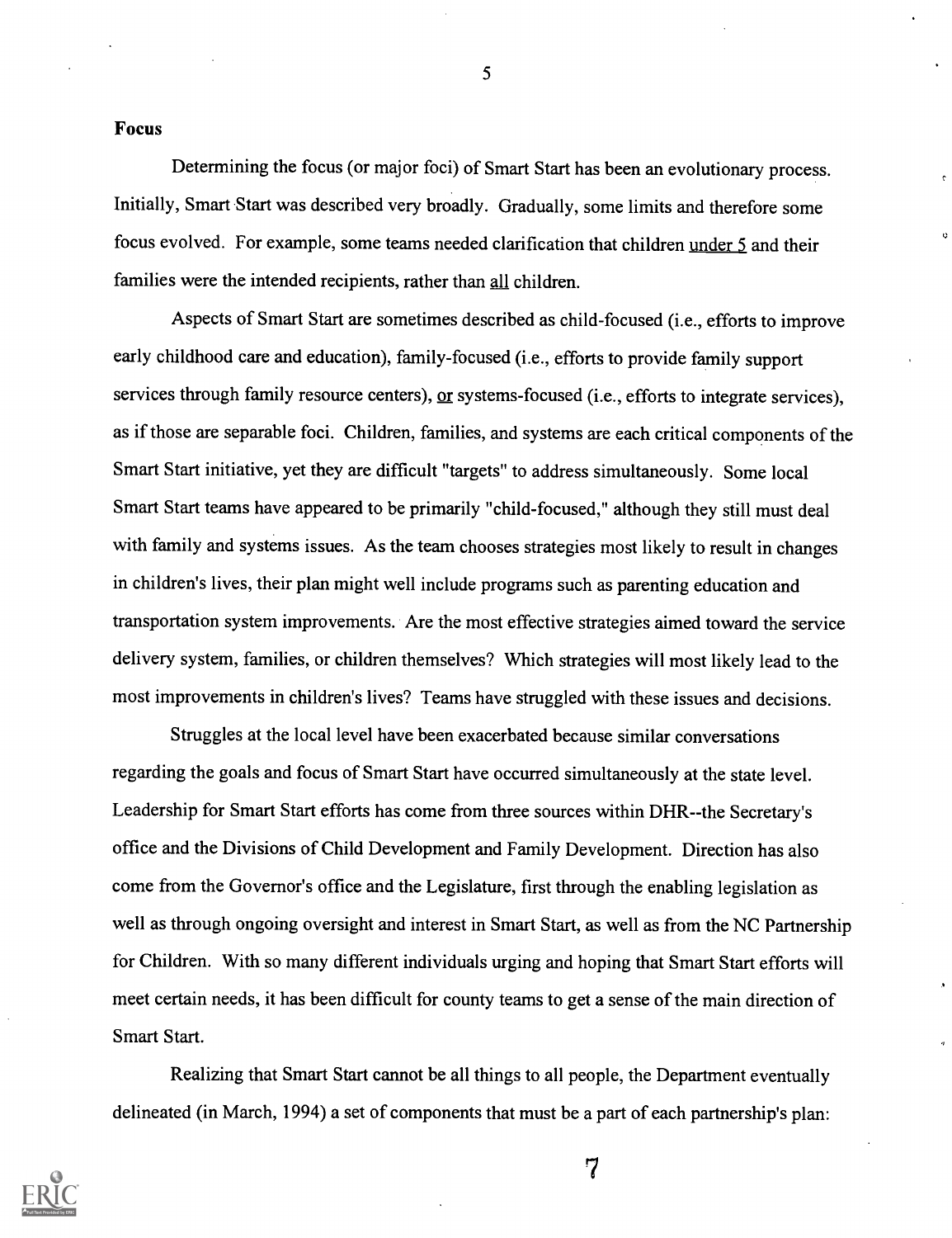providing services for low-income families who do not need or want child care for their children, raising the amount of child care subsidies, and demonstrating collaborative efforts within the county. The "must haves" list (as it is being called) appeared to be a reaction to the widely disparate ideas proposed by counties and an attempt by the State to focus local efforts.

Although local partnerships are discussing children, families, and systems, efforts appear to be focused primarily on services. Almost all of the county plans involve expanding or supplementing already existing services and programs, with relatively few plans directed toward linking services into a cohesive system or creating a unique, non-agency sponsored solution to a problem. This focus on already existing services is not surprising, given that local partnerships are comprised of several agency personnel and money is usually tied to particular agencies or programs. However, local leaders must expand their perspectives beyond existing services if they are to maximize the improvements in children and families' lives. Teams must begin thinking simultaneously about the end results (i.e., outcomes) as well as the means to the end (i.e., particular strategies/plans/programs). With the immense task of developing both short-term and long-term plans, it is easy to become overly focused on the strategies to achieving outcomes and lose sight of the intended outcomes.

#### Recommendations

- The State needs to clarify its focus before additional demonstration programs are funded. State-level Smart Start staff must decide what is expected of local partnerships and must clearly communicate these expectations to Smart Start teams, in order to prevent the frustrations of local partnership members who learn, after considerable effort, that they must shift their focus. It is understandable that many leaders would have been involved in setting the ground rules in the pilot year of Smart Start, but a more streamlined process of decisionmaking must be developed soon in order to sustain the program over a number of years.
- County team members should receive training to enable them to move from a "service" focus toward a "systems" focus, keeping children and families as their priority. The State has funded the county collaboration process to help local teams work together and plan



6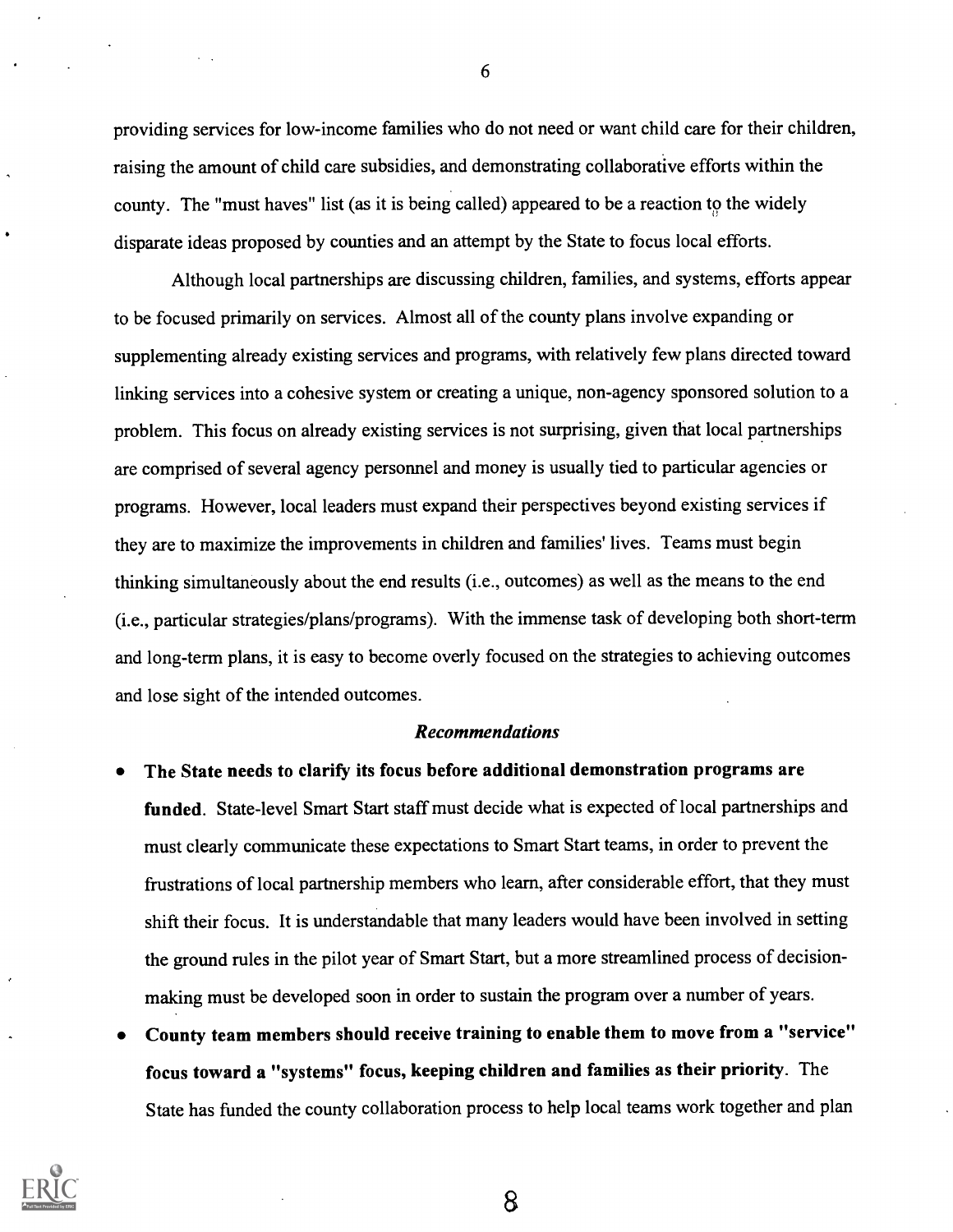during their first year of Smart Start. The county collaboration process has helped team members think about solving problems in creative, nontraditional ways. More focus on linking or creating systems should be incorporated into team training. This training will need to be periodic because shifting from a services approach to a systems approach cannot be accomplished with a one-time workshop. Training should include several opportunities for team members to talk among themselves about particular issues relevant to their county or fears concerning their own job if new or different systems were developed. Although this training is especially important for all board members, team leaders, and executive directors, further education and training are also necessary for other key service personnel who are not involved with Smart Start but whose jobs will be affected by partnership board decisions. Agency staff, for instance, may believe their partnership representative should advocate for additional funding for their own agency's programs and may not support the representative's decisions unless they understand the rationale. In addition to specific efforts targeted towards encouraging a systems approach, teams should maintain their focus on children and families by continually asking themselves, "...and how is this strategy/plan/program affecting children and families?"

#### Planning Process

Local Smart Start teams have spent the first months developing their short-term plans for spending the first year's fiscal allocation while simultaneously planning for the long term. Working on both activities at the same time has been challenging for counties and seems to have made some decisions more difficult. Although first-year funding may be necessary to bring county leaders together and to provide immediate, needed support for county services, it also hinders the ability of teams to plan for the long term. For example, teams have had to make decisions about spending this year's funds before they have developed and prioritized their own goals. Thus, some decisions made earlier in the year may not match a county's current goals, and some early funding decisions may overly influence a county's later decisions about long-term goals.



7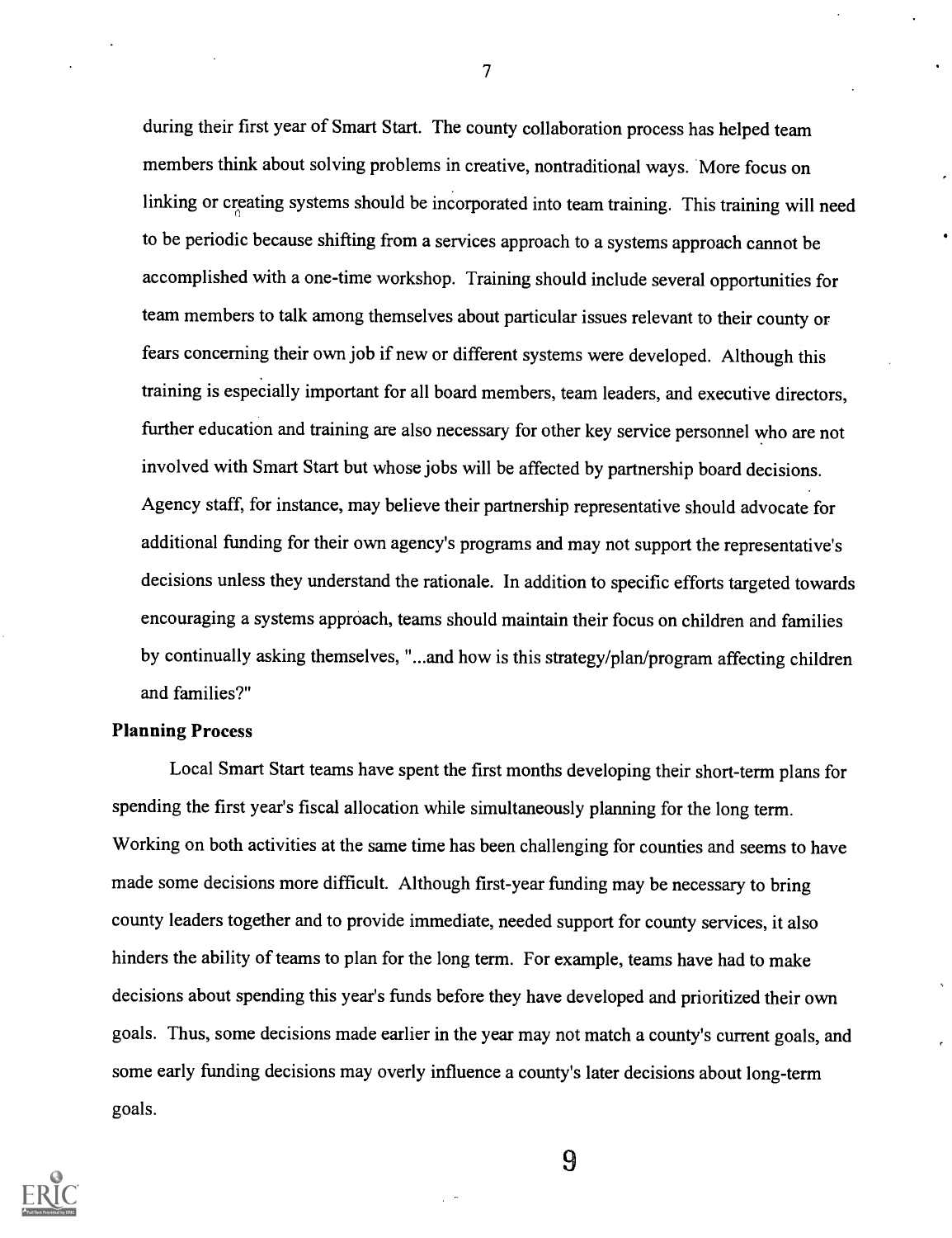Developing the short-term and long-term plans within the state timelines has been an enormous activity for local teams. Most teams have broken the activity into smaller, more manageable pieces. In some instances, counties have developed task forces or subcommittees for various topics (e.g., family support services, child care) and have assigned tasks to each subcommittee. Dividing tasks among team members can be a useful, productive strategy for accomplishing tasks as long as a large number of team members are involved in the process. The tasks remain enormous if the same team members are on several subcommittees. This approach to the work distribution also contributes to the segmentation of the plan and the emphasis on already existing services rather than systems.

As difficult and time-consuming as it is to develop short- and long-term plans, the first year of local planning also requires community outreach and collaboration building. Smart Start clearly intends to bring community members together to address the needs of young children and their families. However, bringing people with diverse ideas together to make decisions--often for the first time--can be a difficult, time consuming process in and of itself. This aspect of Smart Start has been a lower priority compared to the immediate need for counties to decide how to best use this year's financial allocation.

The timeline of implementation of Smart Start has also been a major challenge for the DHR Smart Start staff. A large project like Smart Start in which state staff are trying not to do "business as usual" requires careful, long-term planning and preparation for themselves prior to local implementation. Local team members have been urged to collaborate, yet state agencies have not combined or streamlined their own program-entry paperwork or overcome confidentiality barriers that would support local level collaboration. Unfortunately, DHR staff had little time to plan and prepare adequately for Smart Start before it was implemented. Instead, state-level staff have primarily had to "think on their feet" about policies and procedures regarding Smart Start. Without planning time, state-level Smart Start staff have primarily reacted to problems rather than acted proactively to prevent problems. Implementation has



8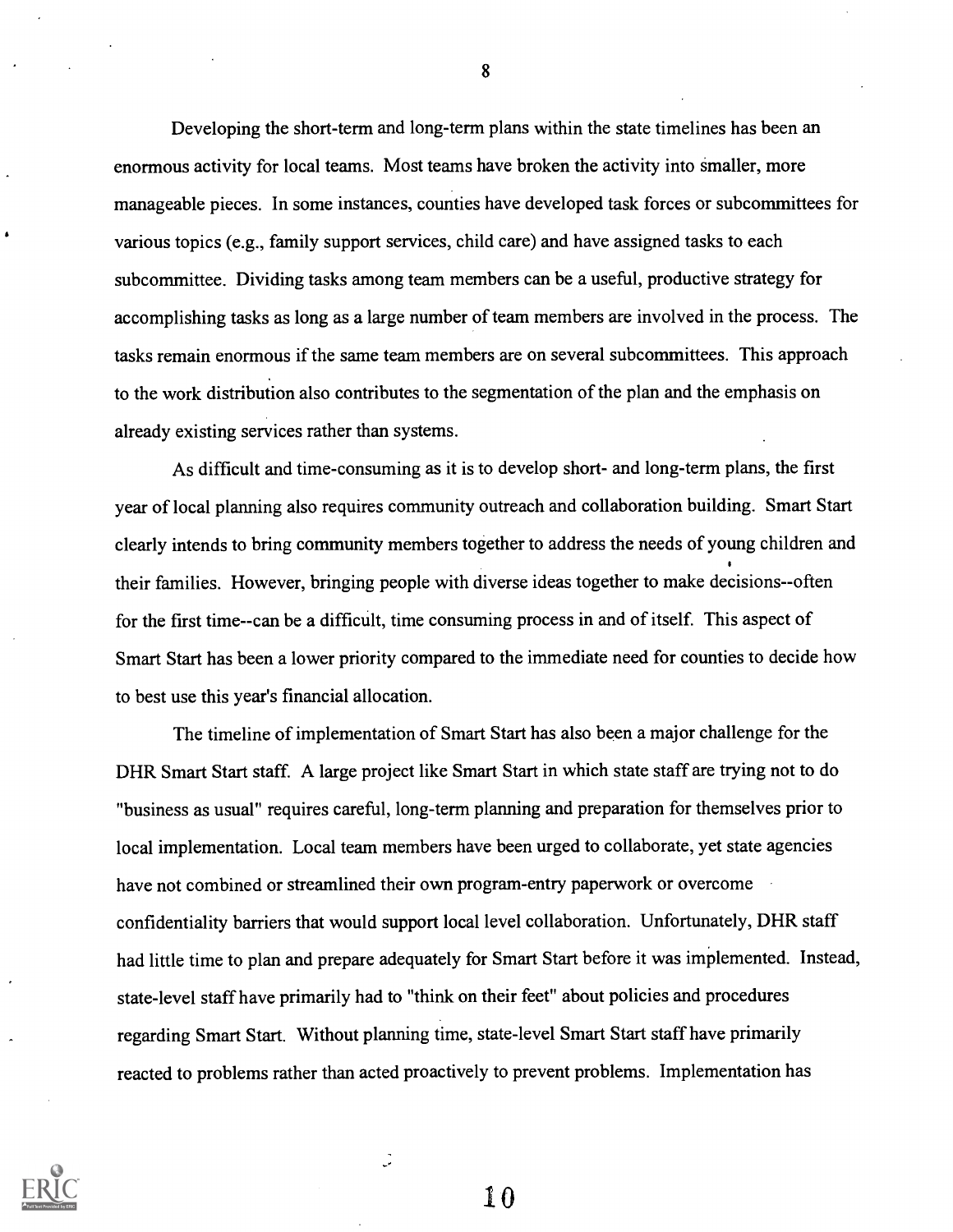proceeded remarkably well, given these limitations, but more planning time at the state level (and more staff) would have facilitated the start-up process.

#### Recommendations

- Planning--including the resources needed to plan--must be seen as a critical component of Smart Start success. The State should designate the first year of Smart Start participation as a planning year in which financial support is provided primarily for planning, with some limited financial support provided for essential services. The majority of the money should not be allocated to the local partnerships until they have completed their planning year. By limiting funds during the initial year, counties could use their time and energy to bring together various members of the community, develop collaboration skills, prioritize their goals, and plan for the future without the burden of having to make major funding decisions quickly. The small short-term financial allocation could provide an opportunity for team members to "practice" their collaboration and decision-making skills.
- The time between a county's selection as a Smart Start participant and the receipt of initial funds should be considerably shortened and a small initial financial allotment should be given to counties immediately after they have been selected to cover basic operating costs such as long distance telephone calls. Given the enormous personal commitment needed by team members to accomplish all the tasks in developing their shortterm plans, individuals should not also have to contribute financially to the effort.
- To continue successfully implementing Smart Start initiatives in more counties, planning efforts within DHR must be supported, in terms of both increased time and staff. Planning for the state should include a discussion of the new role state agencies hope to play in state-county relations, the systemic changes needed at the state level to accommodate the new "bottom-up" approach to government, and the required resources for bringing about the state-level changes. With the current state process, staff do not have time to reflect and plan; if they take the time to do so, they lengthen an already long process of allocating funds to counties. Thus, to meet the immediate needs of the counties, planning



1 1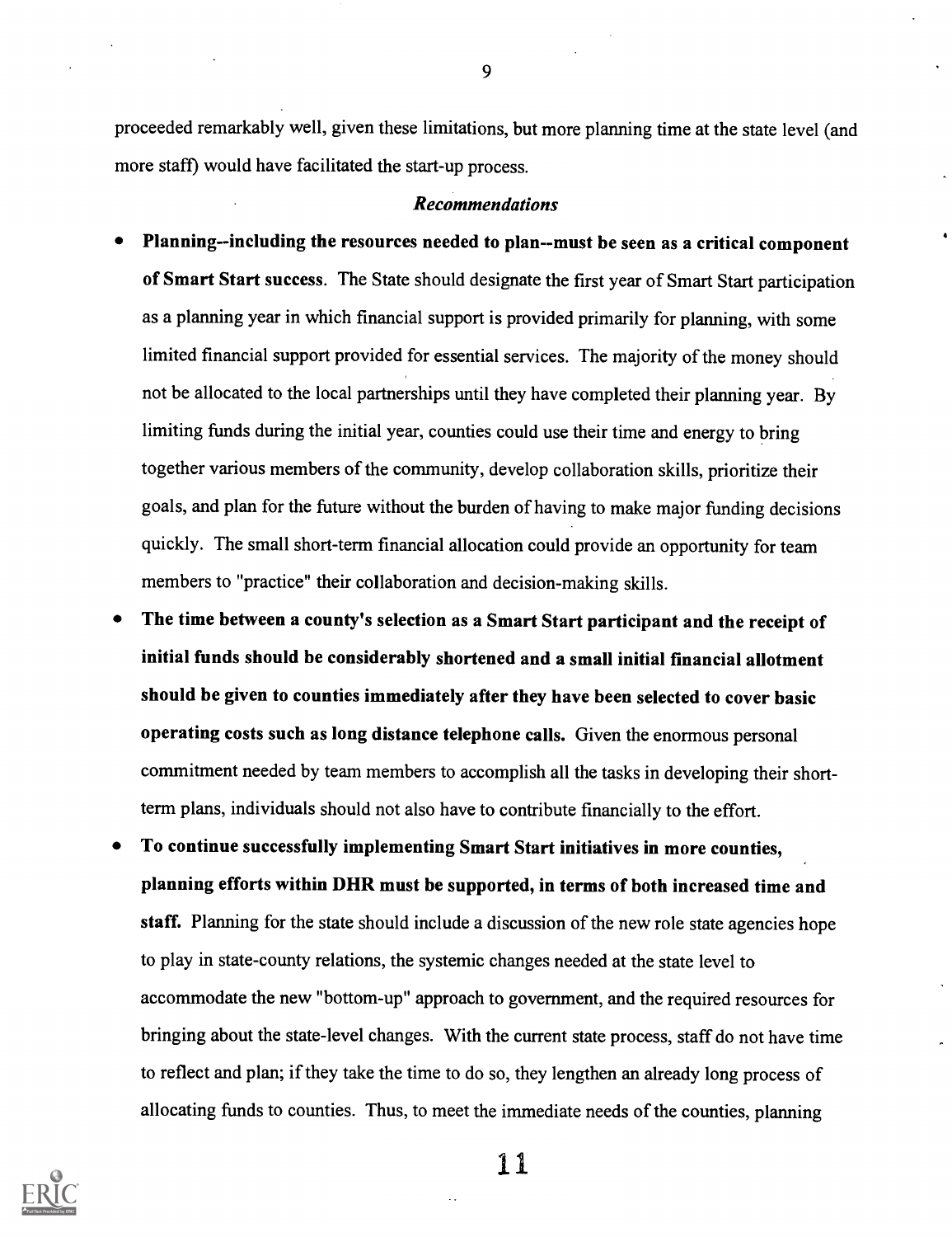time is forsaken. However, if state-level planning is not accommodated in the long run, state and local Smart Start efforts will be less effective.

#### Decision-Making Process

Local partnerships have developed formal as well as informal decision-making processes. When local teams incorporated, their partnership board became the formal decision-making body. However, many counties have a planning team and/or subcommittees that are very involved in developing initial proposals and making recommendations to the board regarding particular decisions. In some counties, subcommittee recommendations are approved by the board with minor discussion; in others, board members discuss at length each recomendation before voting. These different approaches can create tension between those team members who want to make decisions efficiently by relying on subcommittee recommendations vs. those who want all members to be involved in the consideration of all decisions at all levels.

Although the formal decision-making process is relatively easy to identify since it follows the organizational structure, the informal decision-making process is much more difficult to discern. For instance, there are key people on teams who clearly play critical roles in making decisions, but the way they influence the formal decision process is unclear. There are also team members who seem to have little say in decision-making. Low-income parents, for example, often comprise only one or two board positions, and may be less likely to challenge leaders' recommendations.

Both the formal and informal decision-making processes impact teams. Although these processes are present in every team, several questions regarding the effects of particular decisionmaking processes remain unanswered at this time: Can teams continue making decisions like they have made them during this past year? Which, if any, decisions can be "un-made" in the future (e.g., can teams fund projects in the short term without funding them in the long term)? Are low-income parents and front-line service providers involved in the decision-making process? How are new people brought into the decision-making process? This latter question



10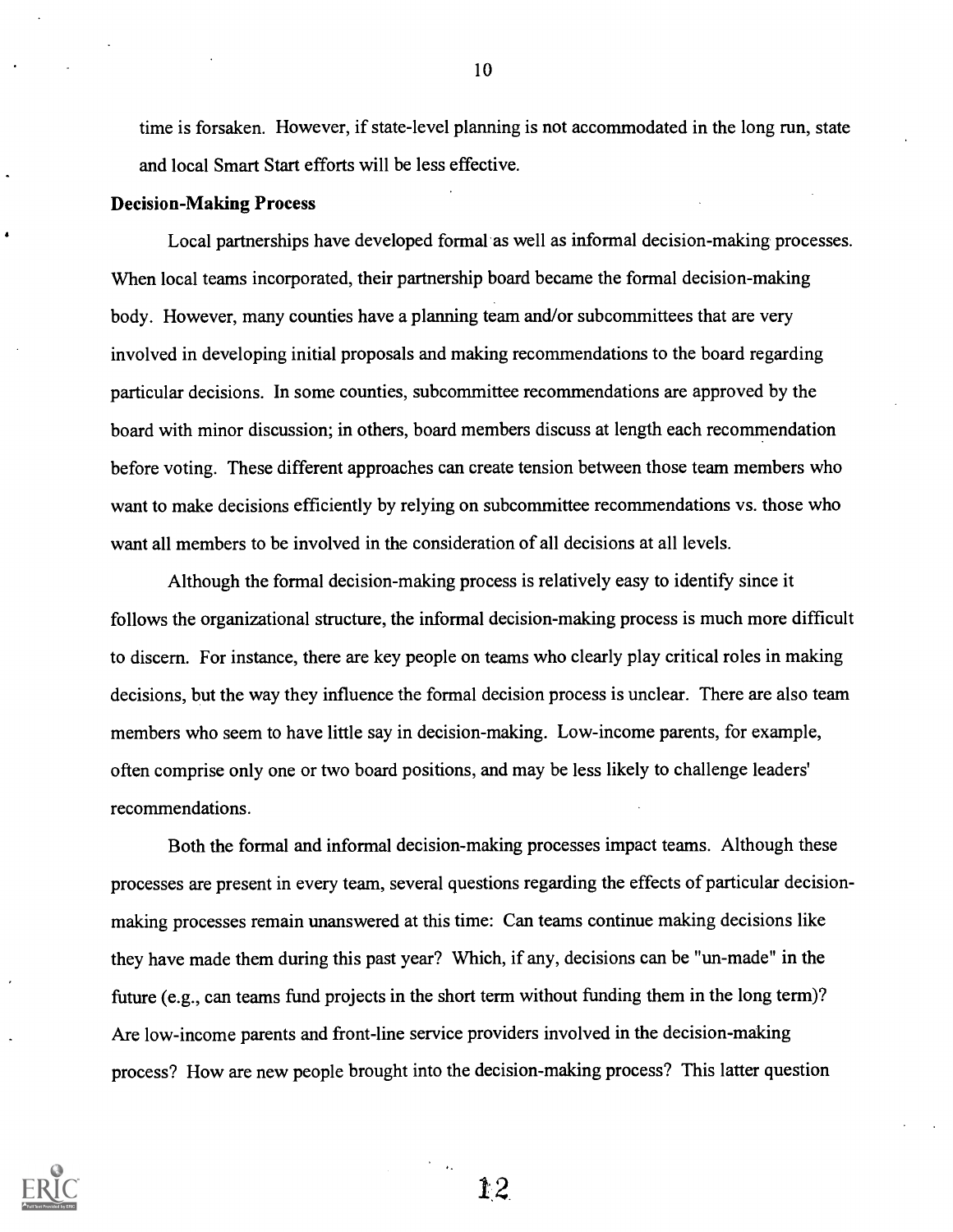has been particularly important recently as the partnerships have hired their executive director, who may not have been involved in the initial 6-8 months of planning.

#### Recommendations

- Local partnerships should re-visit their decision making process and evaluate team members' satisfaction with the current process. Do team members think it is reasonable to continue making decisions within the current process? Teams will need to adopt a decision-making process that not only is effective and expedient but one that can be sustained over the next several years. It is unreasonable to expect that the incredible efforts made by many team members during the first 8 months of Smart Start can continue for the duration of the endeavor.
- The diversity of decision makers within the team must continue to expand. More nontraditional stakeholders, especially parents, must be involved in the Smart Start decisionmaking process because the decisions made by the partnership board will directly effect the lives of parents of children under 5.

#### State-County Relations

State leaders involved in Smart Start have described it as being a "bottom-up" rather than "top-down" approach; the State is not making decisions for a county but rather is recognizing the county's ability to make its own decisions. During the initial months of Smart Start, state officials repeatedly assured team members that they would be allowed to make their own decisions. However, in reality, the State is making some decisions about Smart Start, and the counties are making other decisions. For example, at the end of March (six months into the effort) a "Must Haves" list, summarizing a "few key expectations for Smart Start long-term plans" from the Department of Human Resources, was circulated to county team leaders.

This delayed refinement of State expectations illustrates the changing rules of Smart Start over time. From the local perspective, these changing rules are very frustrating because of the mixed messages they send. For example, team members can infer from the "must haves" list that the State did not really mean that counties would be allowed to make decisions, yet counties



11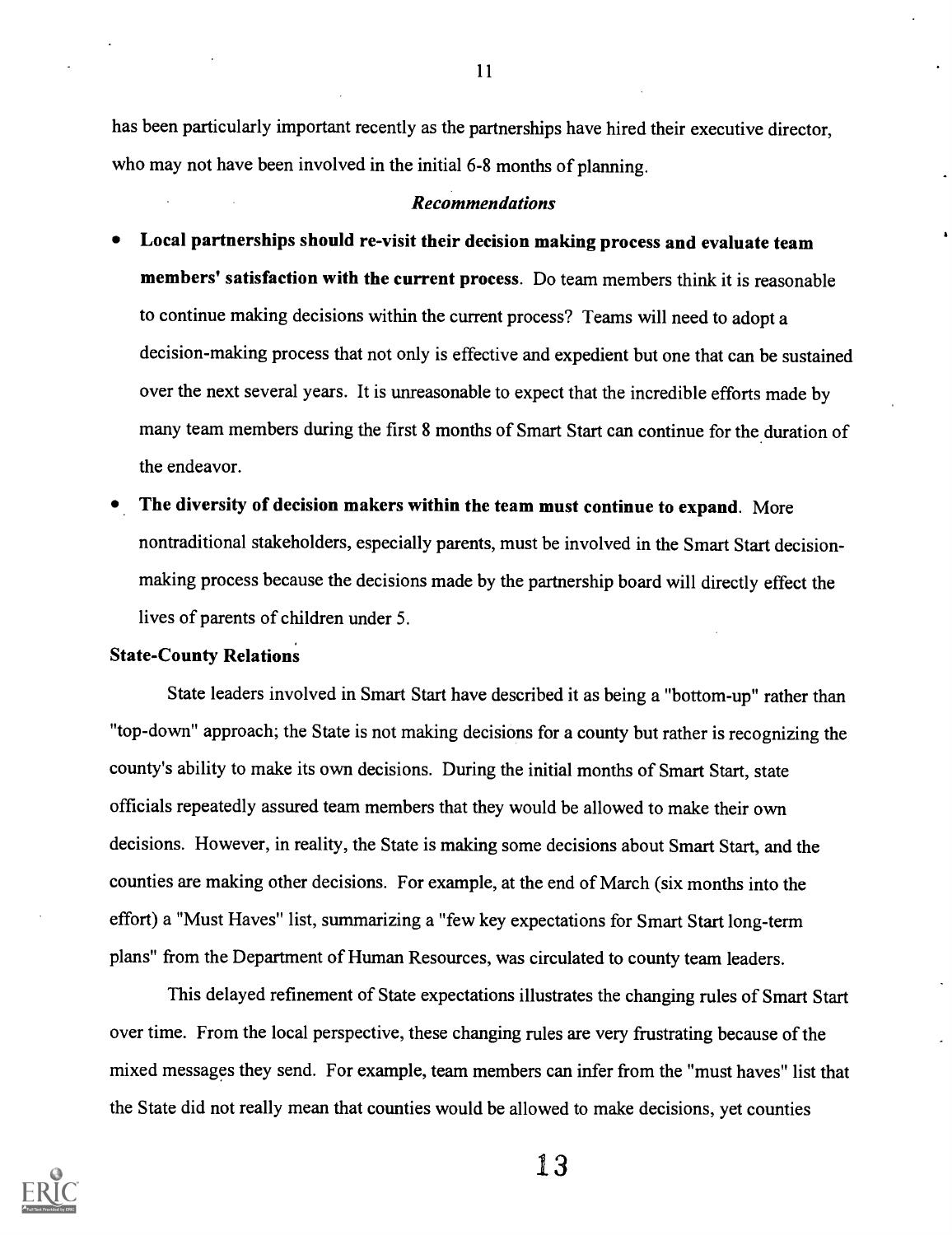were making various decisions during the initial months of Smart Start with very few guidelines from the State, even though they had requested guidelines. The change in rules at the end of the first year has damaged the trust between the counties and the State. Local team members are likely to doubt the State's sincerity of creating a "bottom-up" approach for Smart Start and to continue wondering about other, hidden expectations of the State.

Another issue affecting state-county relations is the contract process necessary for counties to receive funds to implement their Smart Start initiatives. Specifically, county partnerships have to submit written plans and budgets for each project, which must be reviewed and approved by the State before a formal contract can be made between the State and the county. Once a contract has been established for a project, the county can receive funds for that project. The number of contracts required for each county is much larger than anticipated--and is much greater than the number of contracts DHR usually processes. To cope with the burgeoning number of Smart Start contracts (over 200 for the first year), state-level staff have tried to shorten the time required to review and approve county plans by placing pressure on the state contracting system. On occasion, dozens of staff members have been pulled away from their other responsibilities to help reduce the backlog. However, the number of steps in the contracting system has not been drastically shortened. This pressurized system cannot sustain itself. The need for adaptation becomes especially critical if additional counties are going to receive Smart Start funds during the upcoming years. Adapting the current state system will require shortening the contract process, reorganization, and/or additional Smart Start staff with DHR.

Two other options have been mentioned as possible solutions to the contract problem. The first option requires the local partnerships to be responsible for contracts within their county. This would shift the contract burden from the State to the counties, seemingly solving the State's problem but creating a significant problem for the counties. The local partnerships do not have the personnel, financial resources, or legal and accounting expertise needed to write and monitor contracts. If counties were required to write their own contracts, the State would have to provide technical assistance. The expense of providing the level of technical assistance necessary to



 $\ddot{\phantom{1}}$ 

12

 $\Lambda_{\rm eff}$ 14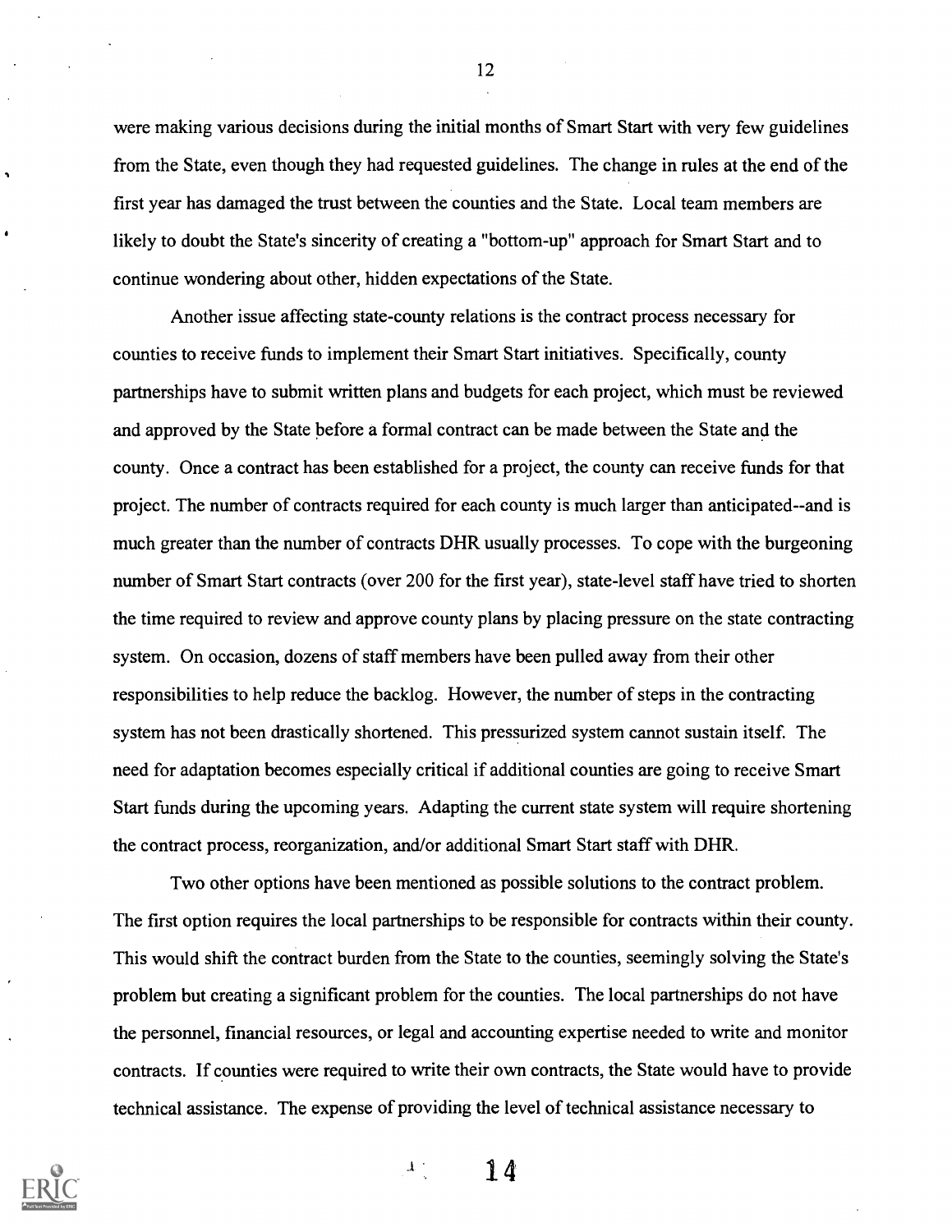ensure that counties followed legal contracting guidelines would most likely outweigh the benefits to the State. Even if counties were able to follow the legal guidelines, the potential conflict of interest inherent in having team members contract with local agencies and organizations would always be problematic.

A second option is to contract with an independent, non-profit organization to process Smart Start contracts. This option is attractive because (a) neither the state-level Smart Start staff nor the local partnerships would be involved in the day-to-day contract process, and (b) a nonprofit organization should be able to contract with counties more quickly than the State. However, if this option is pursued, the State would need to remain involved in the contracting process and retain accountability for the process. If problems arise in the contracting process, someone at the State must be able to take responsibility for solving the problems quickly. This solution does not totally eliminate the need for the State to reconsider its Smart Start budgeting process.

Initially, county frustrations about the Smart Start process (e.g., length of time needed to receive money from the State; number of steps involved in approving plans and writing contracts; inconsistent answers, both across counties and within DHR, about what types of proposals could be funded) seemed to be primarily directed at state-level Smart Start staff. However, over time, this somewhat adversarial relationship seems to have evolved into an alliance in which state and local level Smart Start participants are seen as being on the same "team" working together to change the bureaucratic system. This "friend vs. foe" perception of the State vacillates over time, typically with counties viewing the State as "foe" when they are feeling most frustrated. It seems inevitable that the State will play a scapegoating function in the process: counties need an outlet for their frustration and the State is the easy outlet.

#### Recommendations

The problem of contracting must be solved. Either the State contract system must be changed or another contract system must be developed. The State must recognize the vast amount of work necessary within state agencies to plan and implement Smart Start. The



13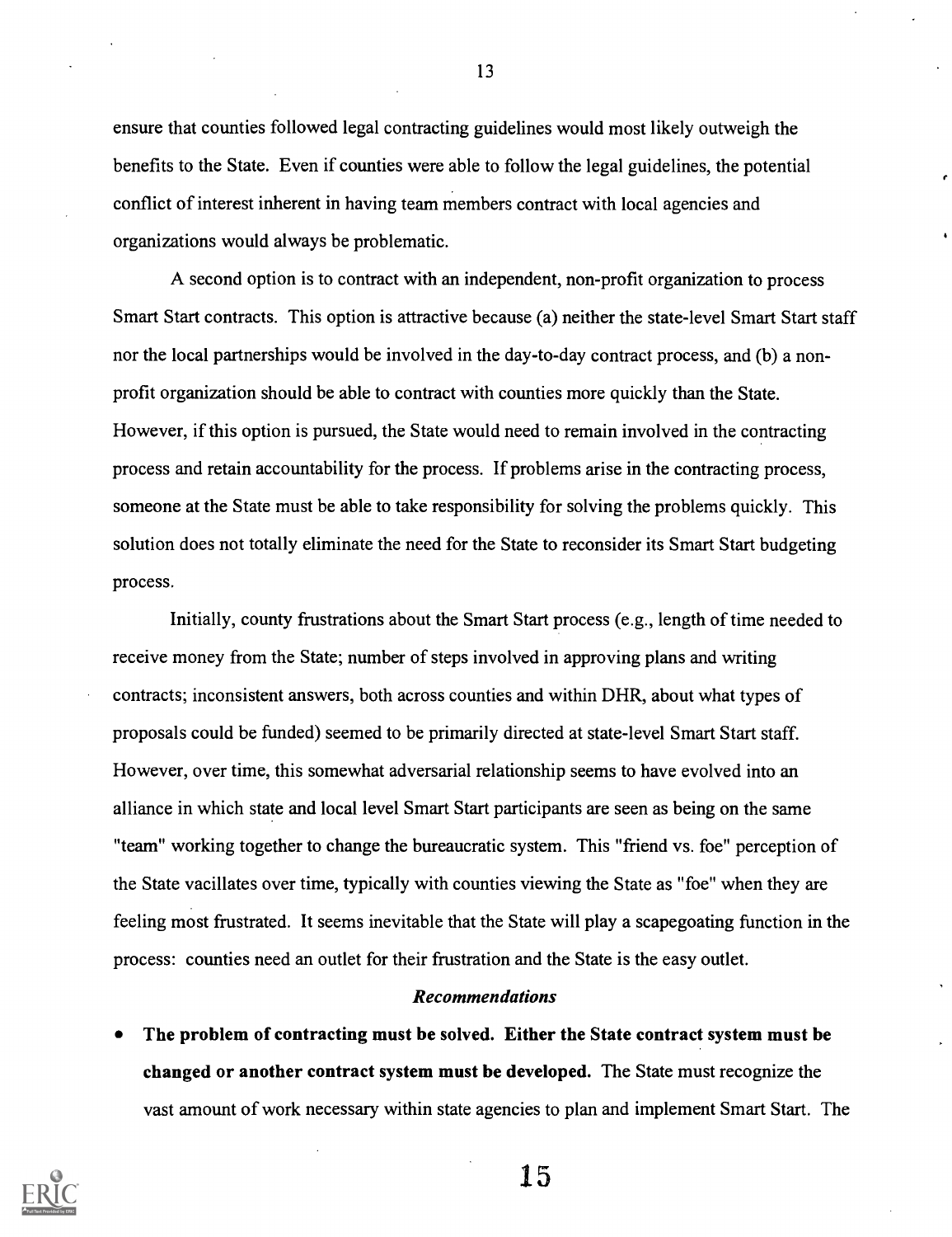multiple state-level steps necessary for approving county plans, establishing contracts, and allocating funds cannot be accomplished efficiently within the current system. An in-depth analysis of the contract approval process--specifically *vis a vis* Smart Start proposals--should be conducted to determine the specific problems that caused delays.

- The proposal review process within the DHR must be more collaborative. The regular review meetings established within the DHR were a strong step in the right direction. These county review meetings need to be attended by representatives at the division and department levels who have the authority to make decisions or revisions (without review by yet another person) so that timely and consistent decisions regarding contract approval can be made. As "rules" evolve during this process (i.e., certain types of programs cannot be supported with Smart Start funds), these rules should be made known to the county participants.
- To help alleviate some of the factors contributing to the contract problem, local partnerships could, over time, find new ways to collapse several contracts into a few contracts. For instance, instead of having separate contracts for each project, teams could combine similar projects into one contract handled by one organization. Decisions to collapse contracts should be made carefully, though, and with full partnership team participation to insure that the decision is in the best interests of the partnership. The advantages of speed and convenience in collapsing contracts may be outweighed by the disadvantages associated with one agency or organization being perceived (however erroneously) as "too powerful."
- Additional Smart Start staff are needed within DHR. Advising county Smart Start teams, providing assistance with their plans and proposals, and reviewing and monitoring counties' work through proposal evaluation and field trips are tasks currently performed by 3 professional staff members in the Division of Child Development and 2 in the Division of Family Development (some of whom have other responsibilities as well). As new Smart Start counties are added into the collaboration, these individuals will take on more responsibilities, while not giving up their contacts with the first 12 programs. As their efforts



14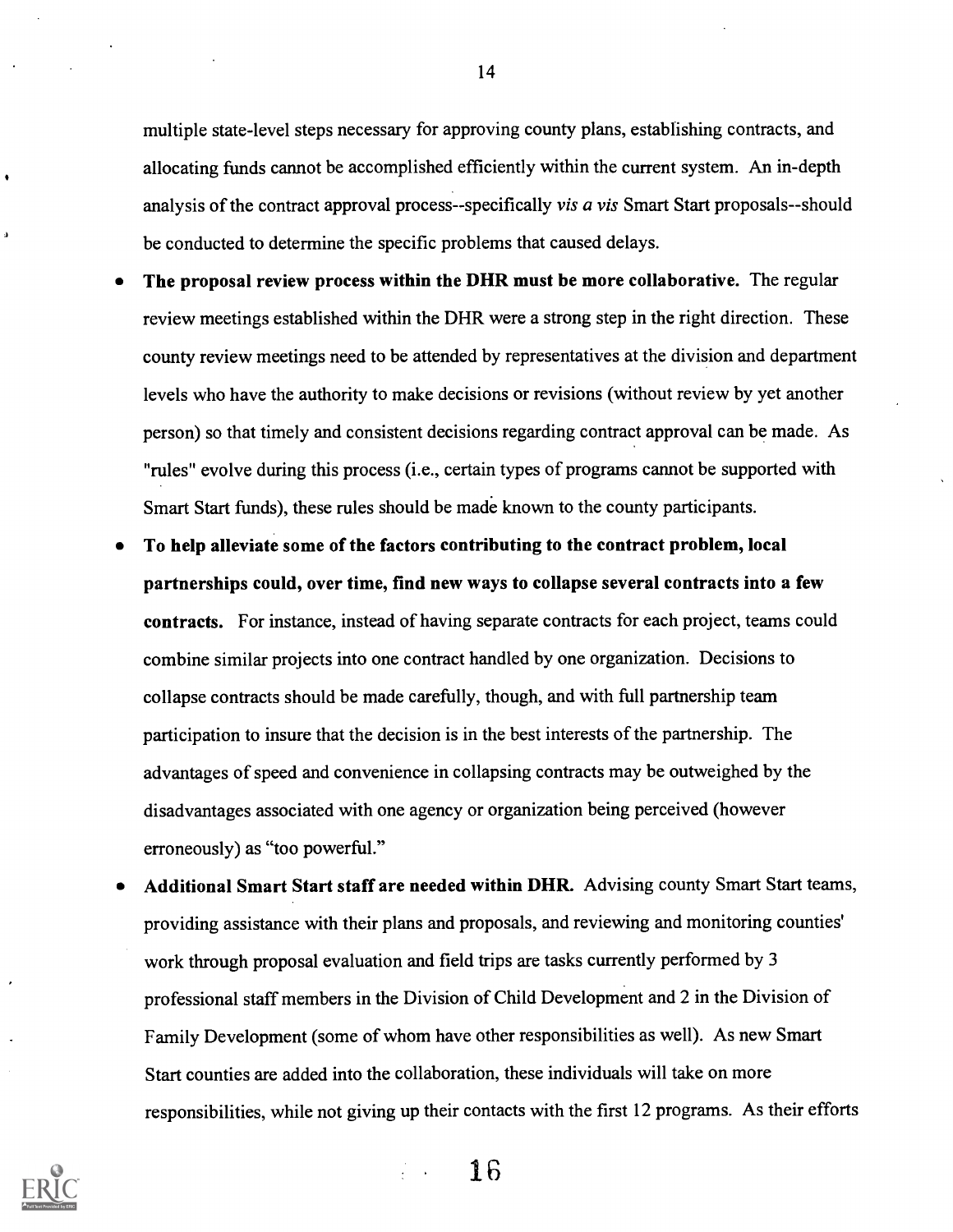are spread too thin, counties are likely to become frustrated with what they perceive as lack of responsiveness; the effectiveness of the overall Smart Start effort could be diminished.

#### Local Team Diversity

Smart Start provides an opportunity for counties to bring together a diverse group of people to work toward improving the lives of young children and their families in communities. This opportunity is also a great challenge for teams. One of the initial challenges has been to bring together the state-prescribed board members, educate them about the Smart Start initiative, and enable them to see the importance of their active participation in the initiative. In forging these new relationships across the communities, teams are encountering problems ranging from general logistics (e.g., finding a time in which everyone can meet) to resistance (e.g., a key player may not see the importance of her participation).

Although diversity, including ethnic and professional diversity, is pursued by teams, members with the most decision-making power are often from similar rather than different backgrounds. For example, the State requires various agency representatives (e.g., health department, social services) to join the local partnership board. Although these agency representatives represent diverse services provided in the community, they share a relatively common knowledge, vocabulary, and culture (i.e., the agency culture) that other team members, such as parents, are less likely to understand. The agency representatives on the board are often community leaders as well, a status that may lead nontraditional stakeholders on the board to be unwilling to challenge their ideas. Nontraditional stakeholders may also be less able to influence board decisions because of lack of knowledge about team decision processes or sheer lack of numbers. Smart Start counties continue to pursue diversity on their decision-making body, but without a shared understanding, individual team members can have difficulty working together to make decisions about improving the lives of young children and their families.

By state mandate, the board members who represent agencies must have the authority to commit their agency to Smart Start efforts. Thus, most agency representatives on the partnership boards are agency directors. Although agency directors must be involved in decision making if

17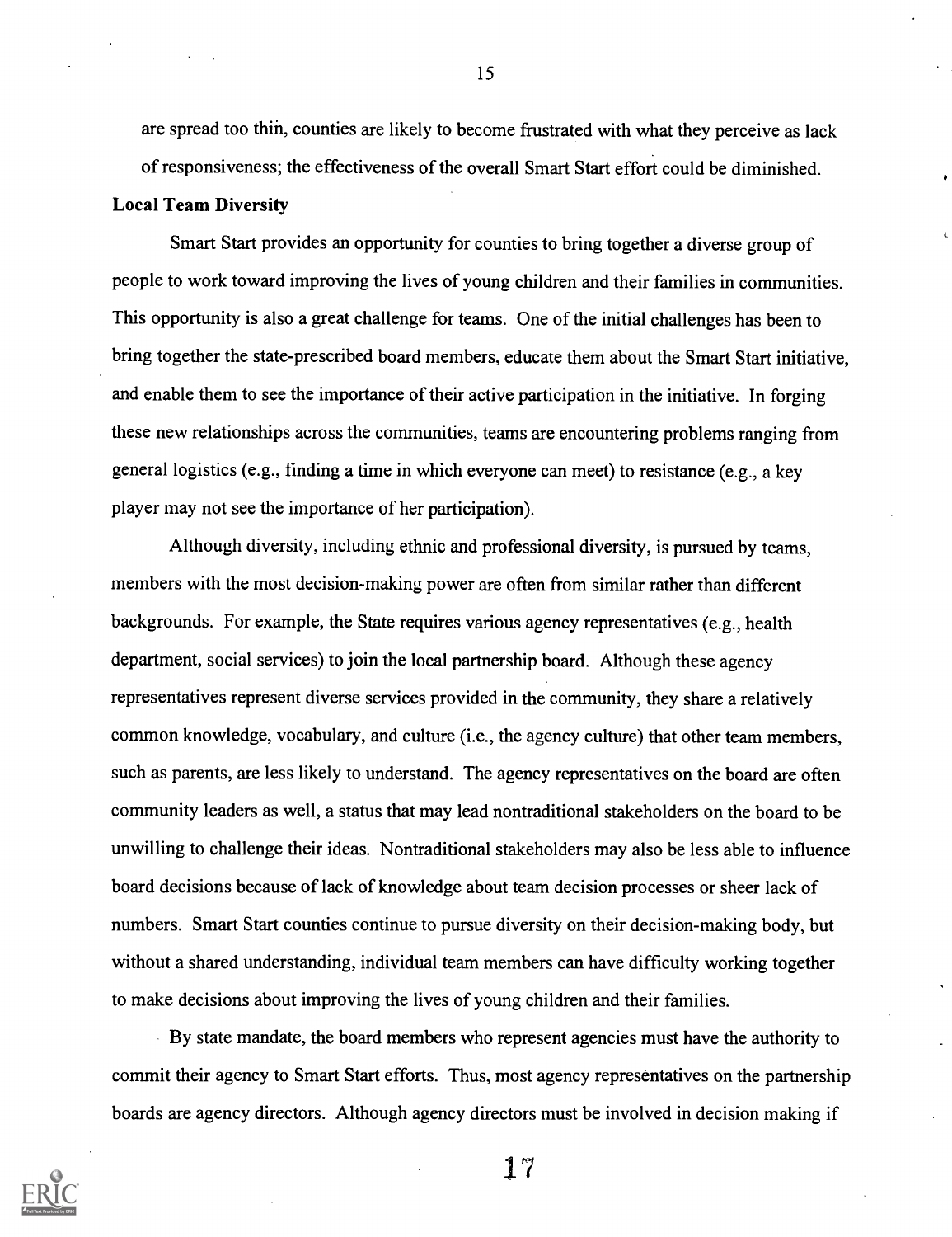long-term system change is to occur, their presence may mean the absence of other critical agency representatives. Direct service providers, such as front-line workers in child care, social services, and health professions, are important Smart Start stakeholders who may be outside of the decision-making process.

Some local teams are also dealing with the issue of diversity of geographic location of board members. Because government offices and some services are located in the county seat and many team members are selected because of their affiliation with those agencies, many team members live and work in the county seat. Other communities in the county may be underrepresented or not represented at all on the board.

#### Recommendations

- Educational activities may be useful in bridging the knowledge gap among team members. Local team members should share with each other their various perspectives, including definitions of commonly used terms and agency decision-making processes. All such acculturation activities should be provided in an appropriate environment in which people feel safe and comfortable to speak openly and ask honest questions. At the state level, sessions at regional or statewide Smart Start conferences could address some of the skills necessary to be an effective team member. Possible topics could include public speaking, negotiation, and conflict resolution skills. Other training opportunities, such as Covey Leadership Training, may also be useful to team members. If new Smart Start projects are funded this year, current Smart Start team members are natural mentors for these acculturation activities. For example, parents who have participated on Smart Start teams could talk to other parents about their experiences and the lessons they have learned. Such activities will be required periodically as new people join Smart Start teams and boards.
- If the purpose of diversity is to ensure that various members of the community are part of the decision-making process, then the State and counties should revise the current method for operationalizing diversity. Currently, the State has defined diversity by requiring certain categories of people to be on partnership boards (e.g., health department

 $\sqrt{\hat{V}}$ 



16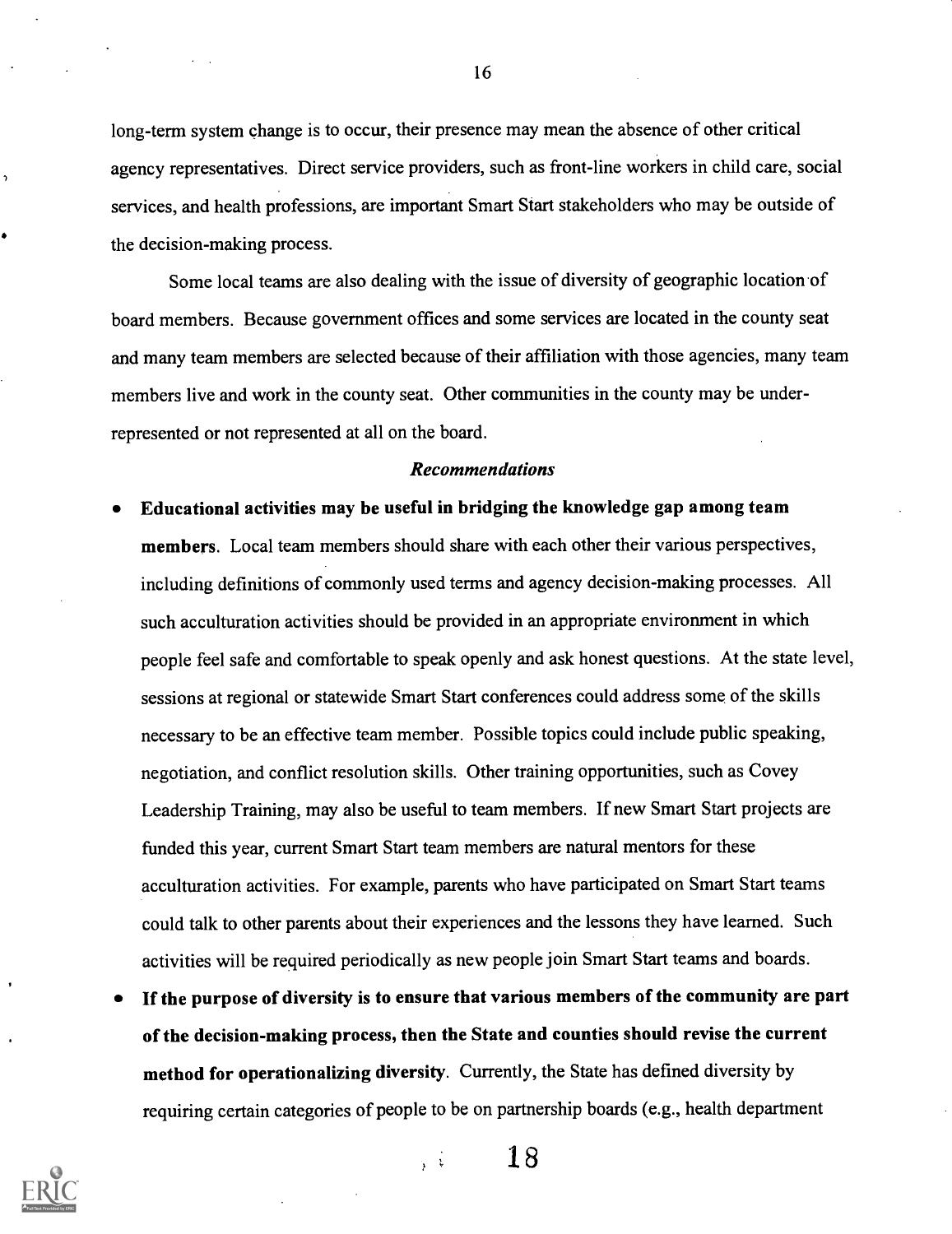director, school superintendent). This mandated board diversity has ensured that various groups, in name at least, are involved in Smart Start. However, usually only one person from each designated group is represented on the board. While some board members such as agency representatives may feel comfortable sharing their opinions with the team, other members such as parents may not feel as comfortable voicing their opinions. Although larger numbers of nontraditional stakeholders will not alone address this problem (i.e., all lowincome parents on a board would not be expected to agree with each other), the county teams must broaden their concept of diversity. County and state Smart Start participants should think carefully about the intended purpose of team diversity and its relationship to decisionmaking power.

#### Technical Assistance

The Smart Start initiative was designed to enable communities to decide the best strategies for improving the lives of young children and their families. Teams are being supported in their planning through the county collaboration process, which provides technical assistance regarding the process of working together as a team. Technical assistance regarding evaluation issues is provided by the Smart Start evaluation team. However, counties perceive that little technical assistance is being provided regarding the content of their plans. The original intention of enabling counties to make their own decisions may have overshadowed the potential usefulness of providing information to counties. For example, local teams may want to improve young children's developmental skills in order to better prepare them for school but may not know which particular strategy--home visiting programs, child care programs, or a combination of the two--would most likely lead to these improvements. At this point, counties must decide for themselves which strategies to use. Other topics that counties have struggled with--and asked for technical assistance about--include improving/starting transportation systems (especially for rural counties), streamlining the paperwork involved in proving eligibility for programs, including children with special needs in their child care quality improvement plans, and linking preschool efforts with public school efforts. Two-hour workshops at the county collaboration



17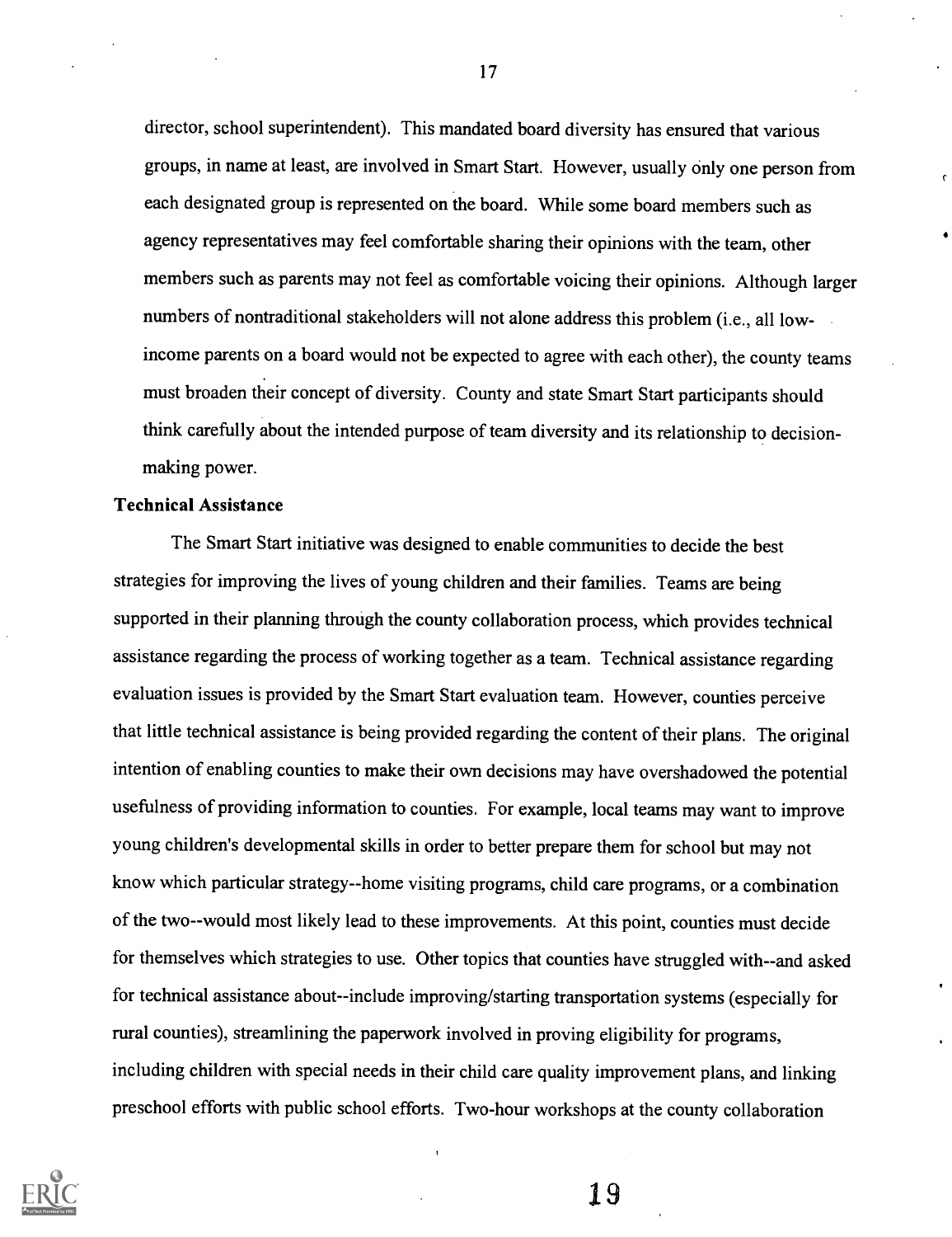meetings were only a start for the counties to begin their efforts in these areas. They needed and wanted in their first year, and may continue to need and want, sources of "expert" help in specific areas.

In an attempt to address the need for technical assistance, a loosely knit support team of state, university, and county human services professionals was brought together in the fall of 1993 to help counties plan and implement their new efforts. However, it was implemented in a reactive fashion and is not really an active "team" in its organization. County team members are not clear about whom to call for help or what can be expected, and have expressed frustration and sometimes disappointment over the responses they have obtained. Support team members are quite knowledgeable and want to be useful, but have few avenues for providing input, other than already established professional contacts. A more coherent system of technical assistance is needed.

#### Recommendations

Technical assistance regarding the content of local plans and strategies should be provided in a systematic way. Occasional workshops at county collaboration meetings are helpful but not enough to truly inform and support change. Ongoing technical assistance is needed. This assistance could not only provide information to teams but could also help maintain each team's focus on the needs of young children and their families. Technical assistance regarding the content and focus of local plans could be very useful to local partnerships and could be provided without interfering with their ability to make their own decisions about improving the lives of young children and their families. The already established Smart Start Support Team could more systematically assume responsibility for providing technical assistance, but it would need to create an organized process for doing so. This will be difficult because current members, each with full-time commitments apart from Smart Start, are from a wide variety of state and county agencies and universities. A single agency or organization, such as the North Carolina Partnership for Children or the Division of Child Development, could also be asked to coordinate and provide technical assistance. To do so, the



÷

20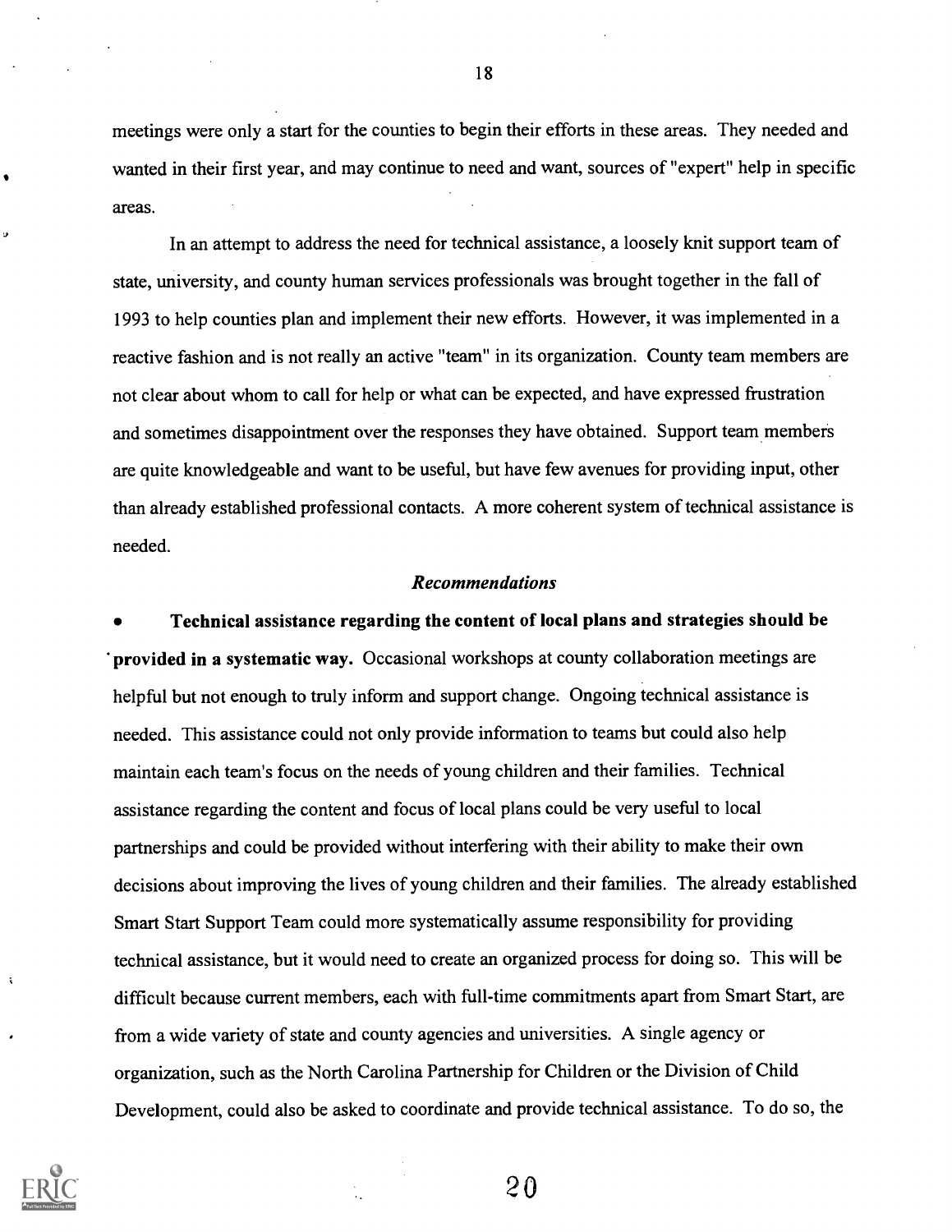organization would need staff specifically assigned to assimilate and disseminate information and expertise to counties.

#### Concluding Remarks

We have tried to summarize in this report the major challenges faced by Smart Start participants, at both the local and state level, in the first year of Smart Start planning and implementation. Although many of the challenges will continue into the second year for the already funded programs, one of the purposes of this report was to suggest modifications to the process that might benefit counties to be funded in the future. Another purpose was to help the currently funded counties focus on existing challenges. Those involved in the process will certainly recognize these issues. We hope that this report can be a springboard for county and state participants to discuss the challenges and possible solutions.



19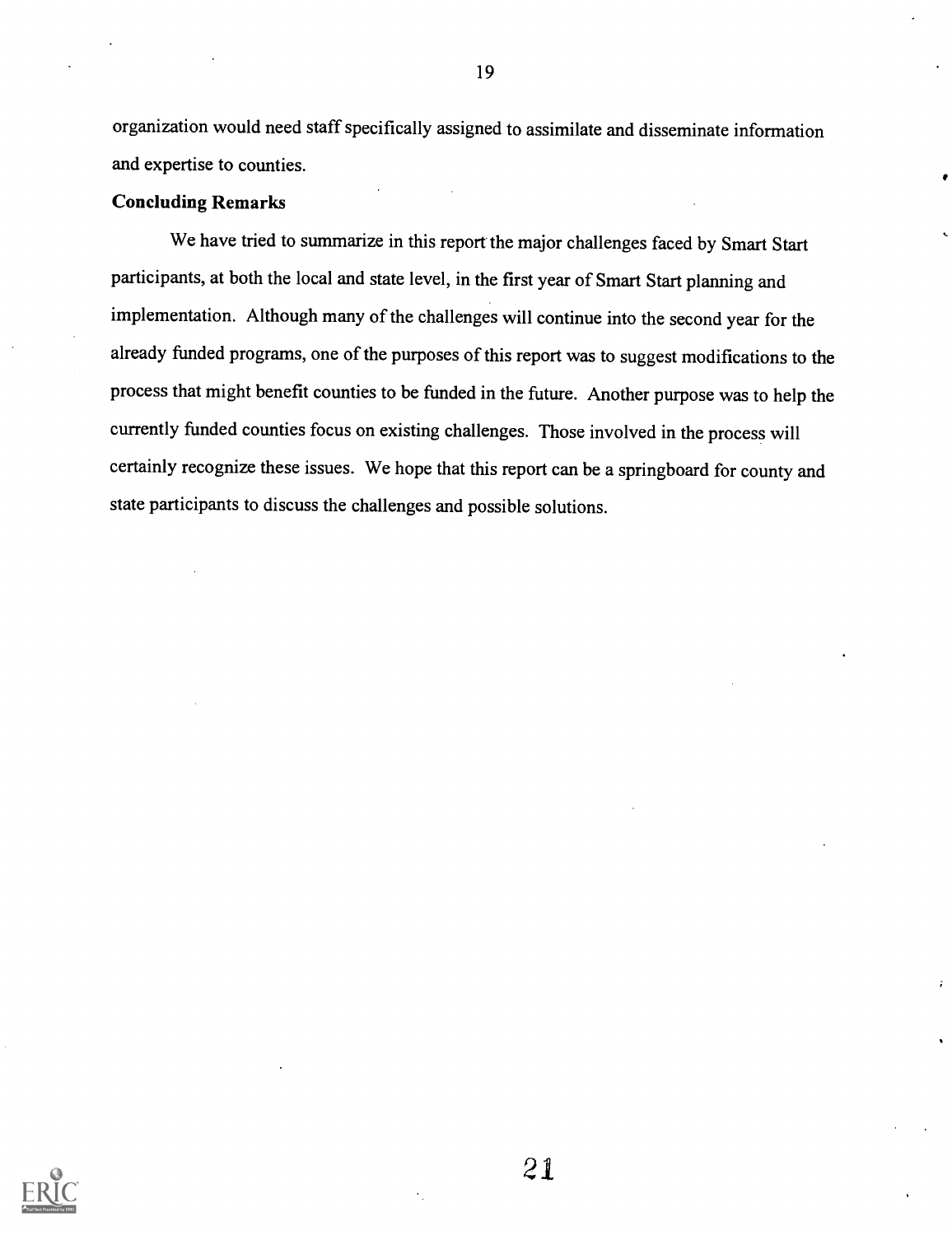#### APPENDIX: REACTIONS TO THE LESSONS LEARNED REPORT

The Emerging Themes and Lessons Learned report was distributed in May, 1994, to local Smart Start team leaders and executive directors, team coaches, and DHR staff. Approximately 45 people received the report and all were asked for feedback which was to be incorporated into the final version. Eight people provided feedback to the evaluation team: 3 coaches, 2 team leaders, 2 team members, and 1 person from DHR. Some of the comments were general (i.e., expressing approval of the report) and did not require revision of the text; others pointed out factual errors in the report which we have now corrected. Other comments will be mentioned briefly here in this appendix, following the same organizational headings used in the report.

#### General Comments

Three respondents suggested that other topics be discussed in the report, including the County Collaboration process, strategic planning, the role of coaches, the role of the NC Partnership board, state-level staff preparation, and Covey Leadership Training. Several of these topics are being covered in 60 key informant interviews that are being conducted in the summer of 1994 (5 people in each of the 12 projects). The written report based upon these interviews will summarize opinions on these topics.

Some of the questions reflected a need or desire to know more specifically which county was being referred to in a given section. We have tried throughout our evaluation process and will always try to protect the anonymity of specific people, projects, and when possible, counties/regions. We believe that this improves our ability to gather honest information about the process and implementation, and it decreases the tendency for counties/regions to compete with each other.

One person thought that some of our statements were our opinions rather than facts. We have tried to fairly report the differing procedures we saw and opinions we heard in the counties implementing Smart Start. Based on these observations, we have indeed stated here our opinions about the plans, procedures, rules, regulations, successes and challenges of an effort of this size

 $\frac{1}{2}$ 



20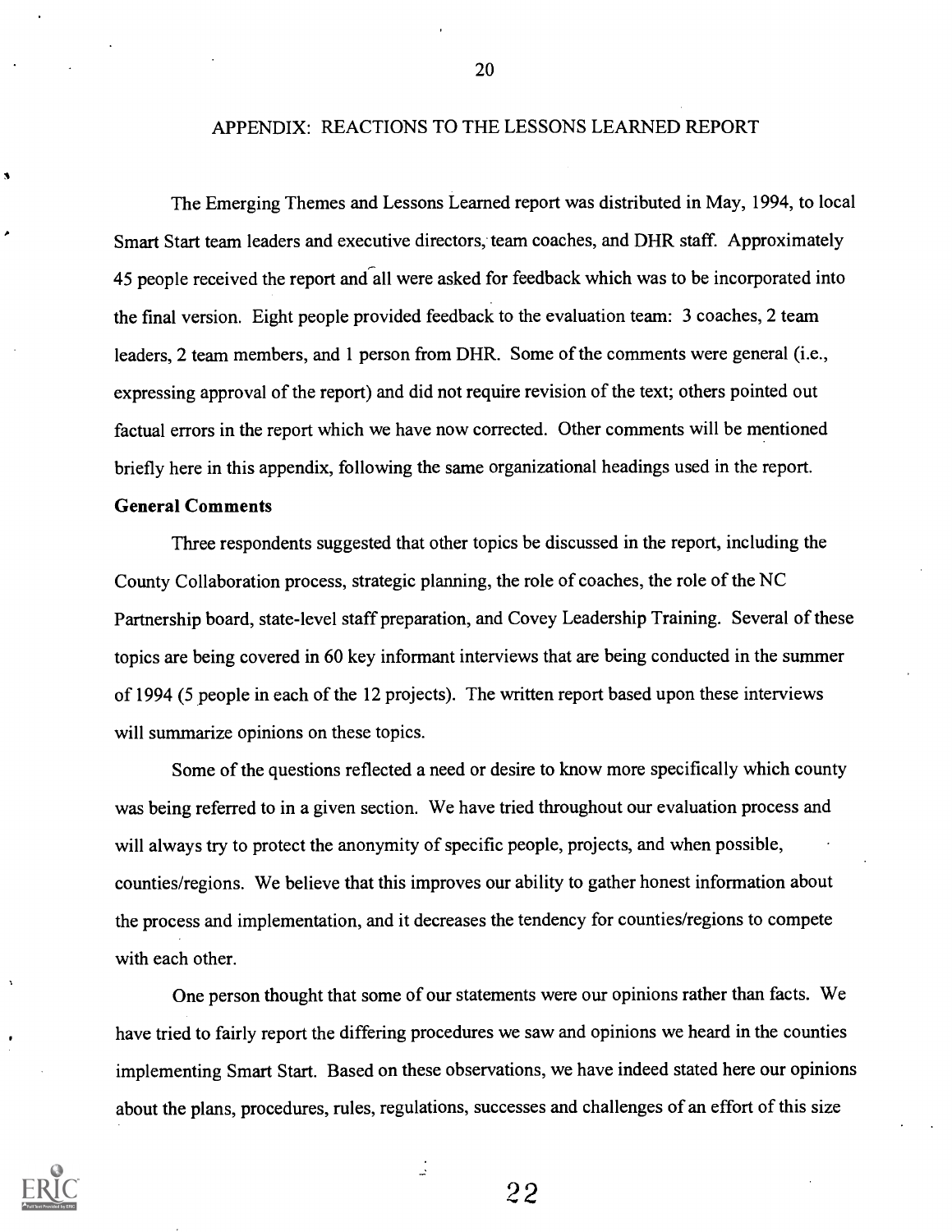and breadth. As we have all learned during this first year, differing viewpoints and experiences are being melded into the final plan within each county/region and the State.

#### Organizational Structure

Several comments concerned nontraditional stakeholders. Some reviewers wanted us to provide a specific number of nontraditional stakeholders (e.g., parents) that would be sufficient to increase their decision-making power on the board. Although we, too, wish that there was a magic recipe to follow for ensuring adequate, truly participatory involvement of low-income parents and other non-traditional stakeholders on policy-setting or decision-making boards, neither research or practice gives us information with which to recommend a particular number. The involvement of nontraditional stakeholders seems to vary by their history of involvement in a given county, level of effort made by the team to listen to and include parents, skills and experiences of the parents involved, and the ability of the first few parents to enthusiastically and actively help in the recruitment of others. Most counties acknowledge the need to make more concerted efforts in this coming year to reach out to low-income parents.

We agree with the reviewers who suggested that increasing the numbers of nontraditional stakeholders would not necessarily lead to increased power and that additional training and support would be needed. Our section on decision-making also addressed this topic. Focus

Some concern was raised about our statement that children, families, and systems are difficult "targets" to address simultaneously. Legislation authorizing various programs, both state and federal, often requires programs and systems to serve different units (children or families), with different eligibility qualifications and reporting requirements. People who primarily work with families or primarily with young children are often trained from different backgrounds, for example, social work or early childhood education. Staying focused on one problem area sometimes occurs at the expense of addressing another. Methods of evaluating family, child and system progress are often quite different. Finally, different advocacy groups, to maximize their impact, tend to focus on specific constituencies with less thought given to the



21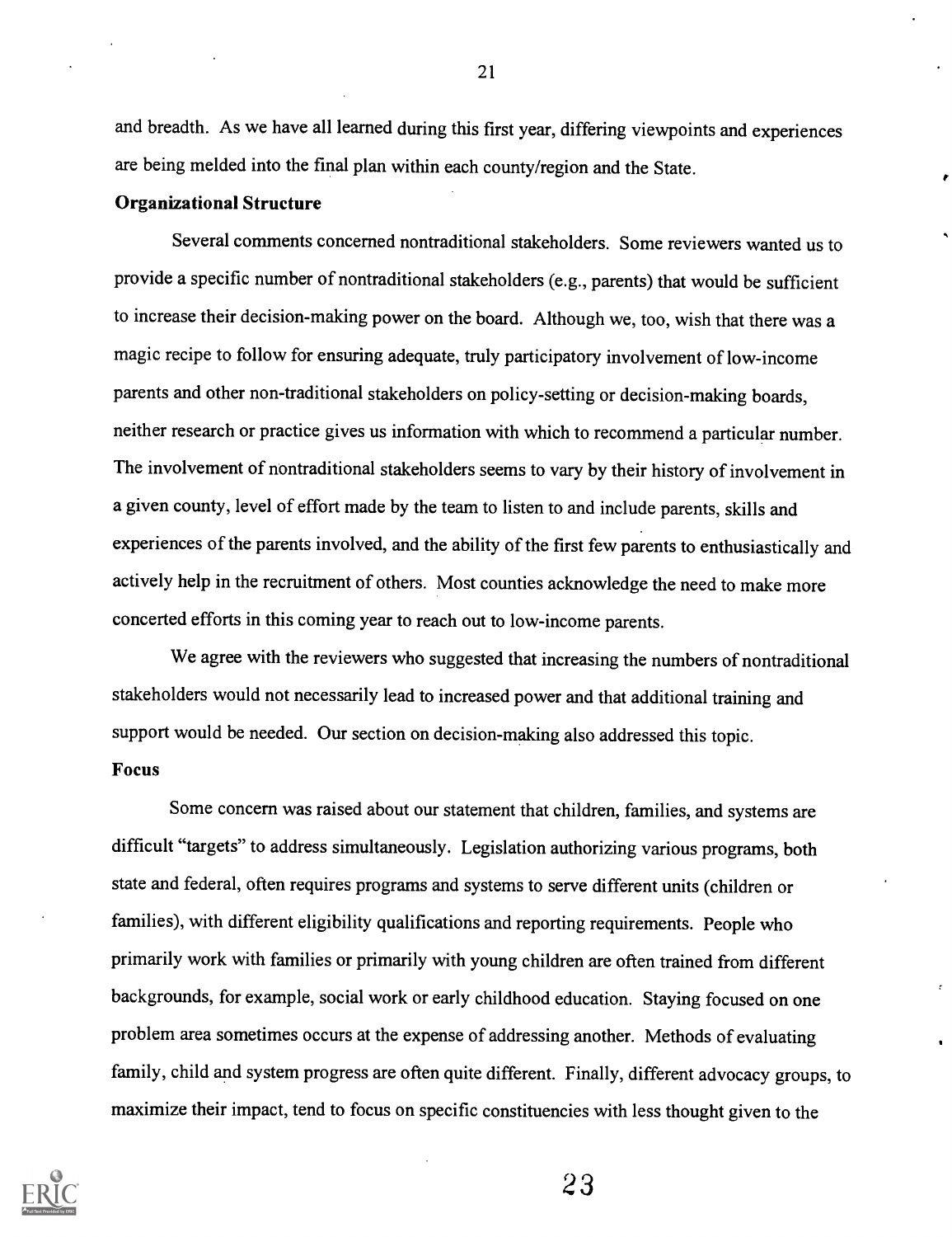entire family unit within the social and community system. These are many of the reasons that maintaining a broad focus for the county plans has been difficult. In addition, the practical point of view that "we have to start somewhere" and that all the ills of society cannot be cured with Smart Start funding has lead some teams to begin where they know to begin, with plans to build on early work and gradually or rapidly expand, depending on their early successes and ongoing community commitment.

One person suggested that local-level agency personnel receive training and support for interagency collaboration. Part of the support must come from state-level agency staff; funding regulations need to be more flexible if local collaboration is to occur.

#### Planning Process

3

Comments made to this section reiterated the importance of reducing the options for spending the first year funds because those efforts not only impeded the development of a collaborative team and its need to effectively plan for the long-term but also contributed to burn out.

#### Decision-Making Process

One respondent highlighted the need to include more parents on the board because their opinions are essential for innovation and effective decision-making. In general we believe this to be true and hope that our comments about non-traditional stakeholders in the sections on Organizational Structure and County Team Diversity also sufficiently reflect this view.

#### State-County Relations

There were more comments made to this section than any other, 6 in all. We believe that this reflects the fact that the reviewers, like most people within the Smart Start network in the first year, were frustrated by the sometimes adversarial nature of the state-county interactions. Most people perceived this as stemming from the perception of team members at the county level that the state-level Smart Start staff sent mixed messages to the teams. To many the Smart Start decision-making process seemed "top-down" rather than "bottom up." One respondent believed that the state-county relationship was influenced by factors other than frustration about the Smart



2 4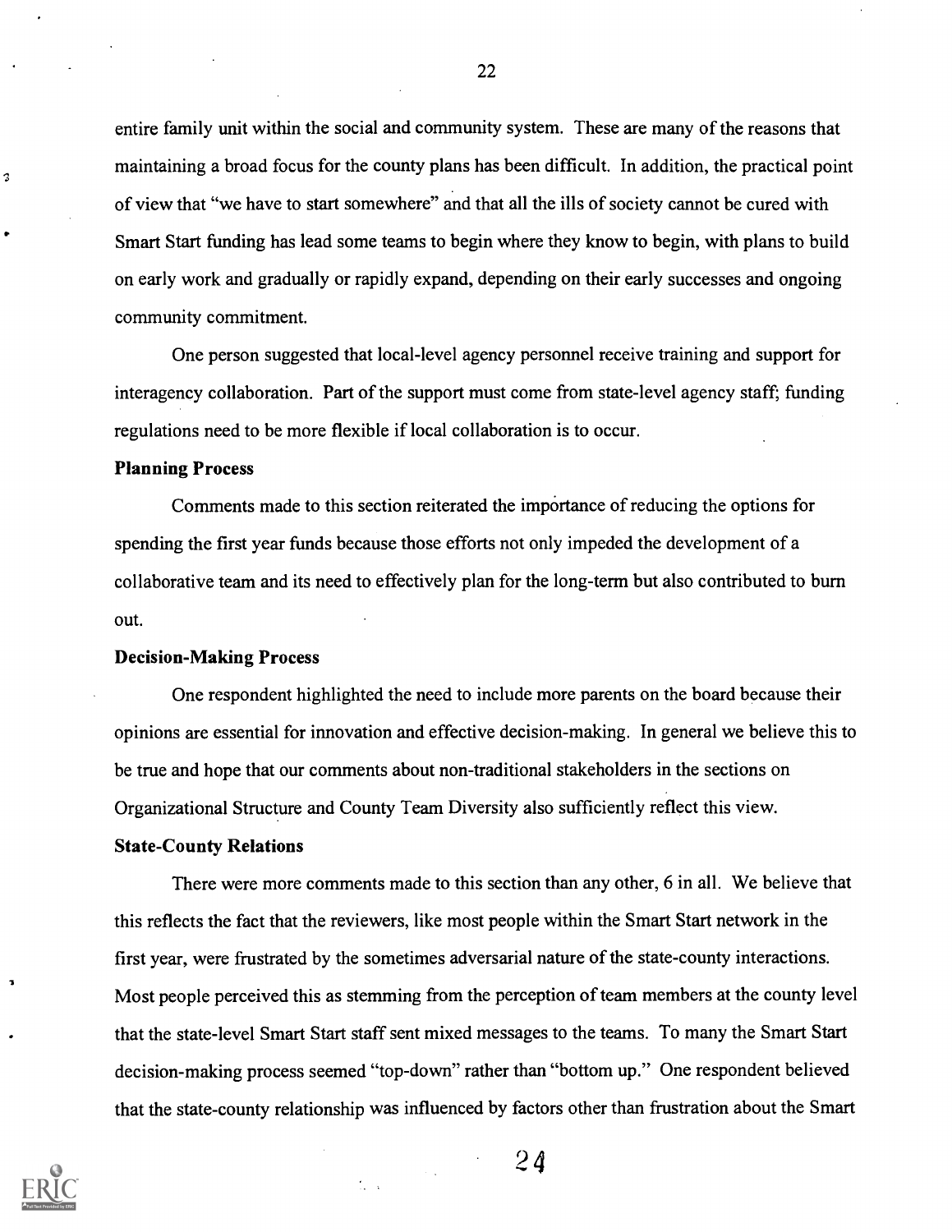Start process. People in state and county agencies have had a long history of working together and have developed stereotypes of "the state" and "the county," which may also promote an adversarial relationship. State-level staff within all agencies, not just DHR, may need training and ongoing supervision that emphasizes their role as collaborators with local partnerships. One respondent thought that local teams could be responsible for processing their own contracts if the state provided adequate support. Legal support would need to be provided by someone at the state-level who was familiar with Smart Start; local lawyers could provide inconsistent advice to teams because they are unfamiliar with Smart Start.

#### County Team Diversity

Additional suggestions about addressing diversity and building trust were included by two respondents. One pointed out that reducing the time required for the short-term plan should free some time for increasing team diversity, in terms of diversity in people as well as opinions. Another suggested that Covey training did provide help in this area, but that not all team members could participate.

#### Technical Assistance

Supporting the need for more technical assistance, one respondent recommended that technical assistance be provided by someone who has (or can) develop a personal relationship with local team members. If technical assistance is offered on a "call if you need us" basis, it is likely to be underutilized because team members are too busy and may not know what kind of assistance is available or how best to access this assistance. However, if the person providing technical assistance regularly interacts with team members, information could be provided when issues arise.

#### Final Comments

We want to thank those who provided feedback to the initial draft of this report. We have used this appendix to relay their comments, along with out thoughts, about the issues raised in the report. All involved hope that the lessons learned during this first year of Smart Start will guide the State and local partnerships, both new and old, throughout the upcoming year.



23